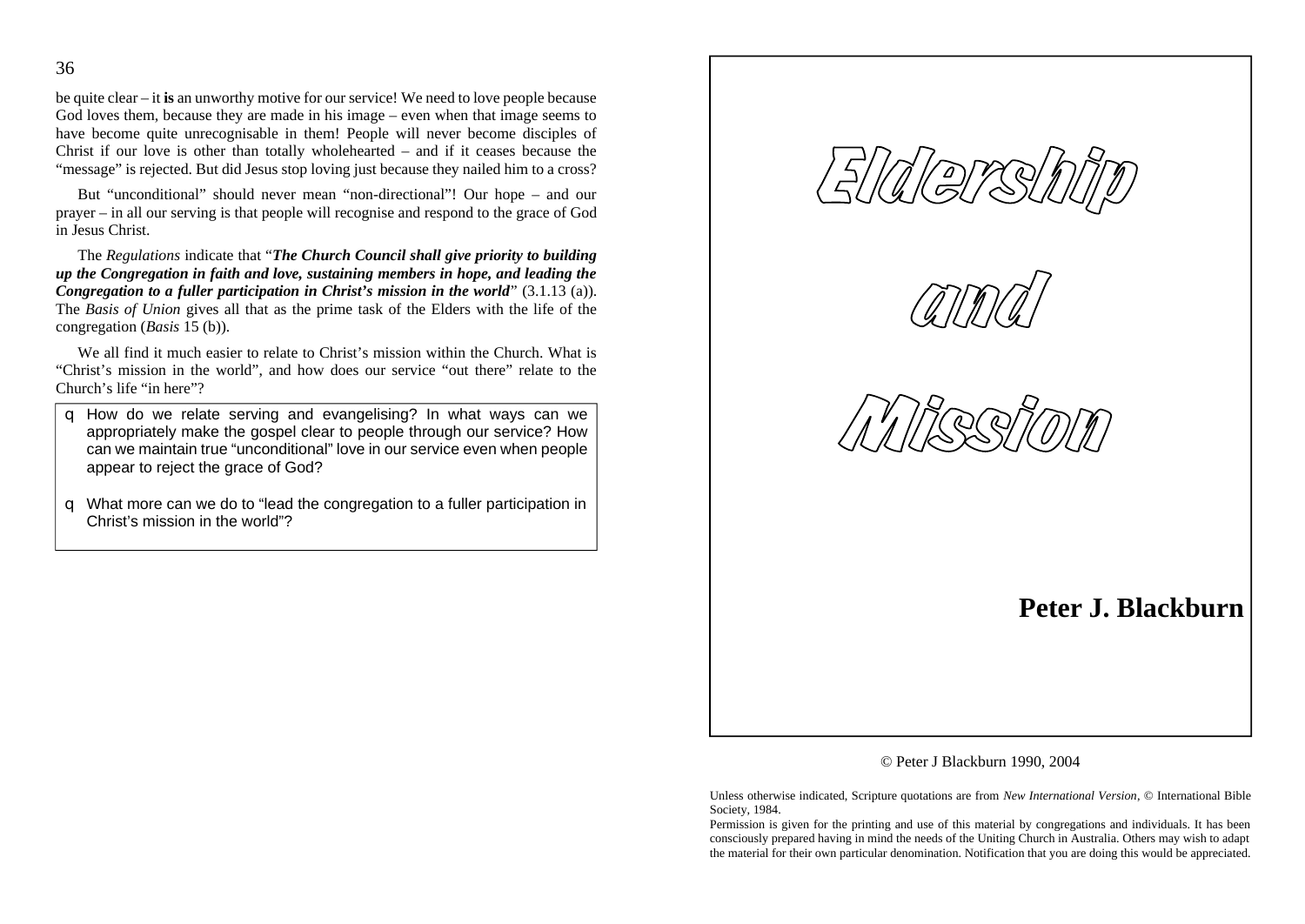mirror, we've got it all wrong. The equal but opposite mistake is to bemoan that we no longer live in "the good old days" when we thought we were more "successful". The constant danger of the Church is to spend our time measuring our own success instead of attending to the call of the Head of the Church.

In Jesus' graphic picture of the last judgment, he makes it clear, "I was hungry and you gave me something to eat, I was thirsty and you gave me something to drink, I was a stranger and you invited me in, I needed clothes and you clothed me, I was sick and you looked after me, I was in prison and you came to visit me" (Mt. 25.35-36).

Those described as "the righteous" seem unaware of having done any of this. They haven't been "ticking up" their good deeds at all. They have simply been responding to human need. Yet "I tell you the truth, whatever you did for one of the least of these brothers of mine, you did for me" (v. 40).

When Paul wrote about the grace that saves us through faith, he went on, "For we are God's workmanship, created in Christ Jesus to do good works, which God prepared in advance for us to do" (Eph. 2.8-10).

As a whole Body and as individual Christians, we are called to live as Christ's servants in this world. It is this motivation that led to the establishment of Blue Nursing, Life Line, children's homes, aged-care facilities… Such activities were begun with conscious faith and vision. Once institutionalised, it is not always easy to maintain the faith and vision of the founders.

As individual Christians, we can believe we are doing our "serving" through such caring institutions, and can fail to recognise the ways in which Christ is calling us to serve others. After all, we pay our taxes and the government is supposed to be looking after all those people now!

- q What are the practical human needs in our community to which the Lord of the Church may be calling us to respond – as a congregation and as individual Christians?
- q To what extent does the community recognise our congregation (and its members) for its conspicuous service?

#### **Service and Evangelism**

We come back to the commission we have been given  $-$  "All authority has been given to me. Therefore go and make disciples of all nations, baptising them in the name of the Father and of the Son and of the Holy Spirit, and teaching them to obey everything I have commanded you. And surely I am with you always, to the very end of the age" (Mt. 28.18-20).

We have "deified" the concept of "unconditional love", almost making it a sin to want people to become believers – certainly an unworthy motive for our service. Let it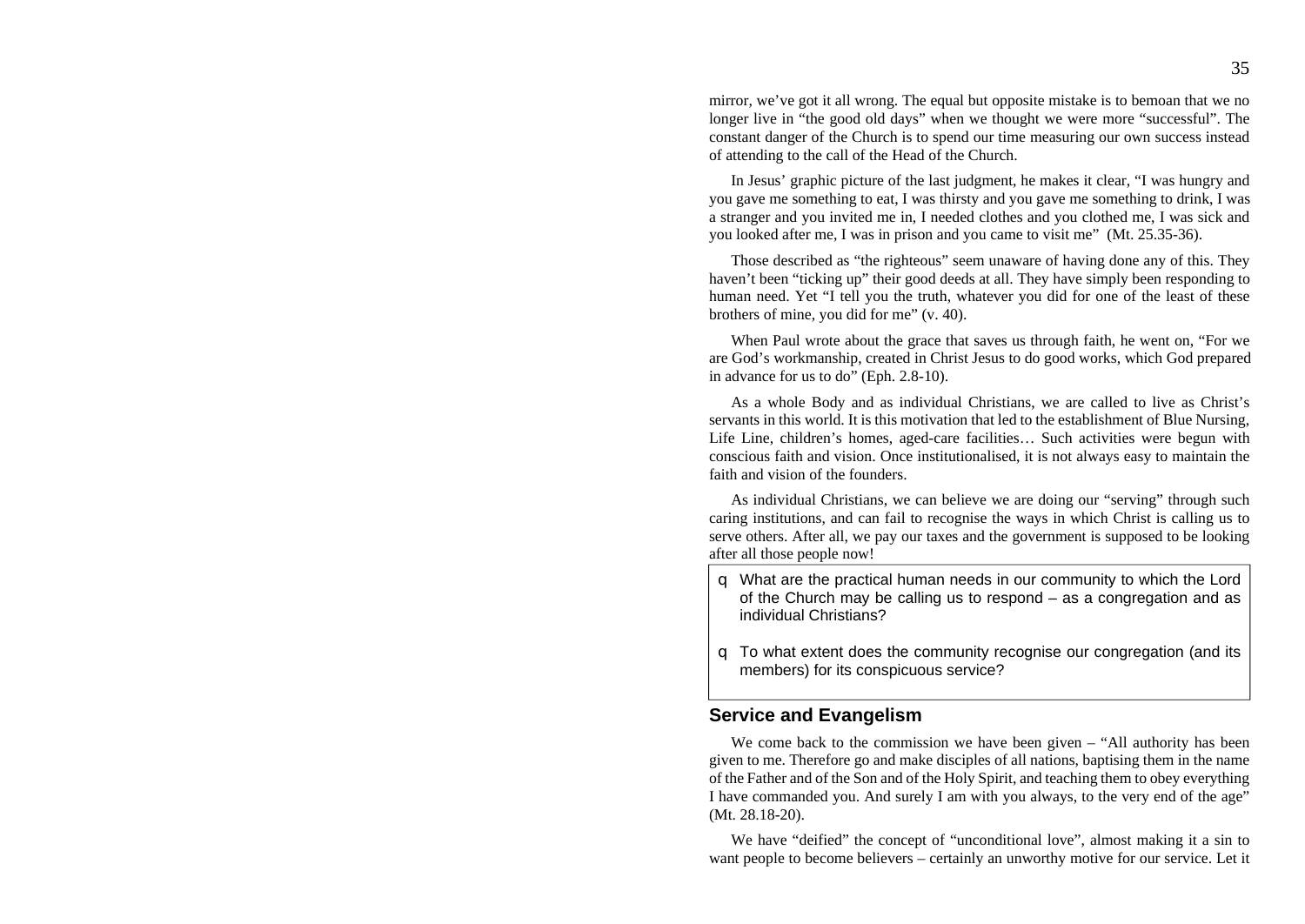relationship with the Lord. But there is something wrong if the "spiritual" doesn't move us into "practical" care for people beyond the life of the church.

Jesus had taught a great deal about the Kingdom of God. The disciples pictured this in terms of human kingdoms where the king ruled with autocratic might – and where they might have the best places of honour!

But Jesus said to them, "If anyone wants to be first, he must be the very last, and the servant of all" (Mk 9.35). And again, not too long afterwards – "You know that those who are regarded as rulers of the Gentiles lord it over them, and their high officials exercise authority over them. Not so with you. Instead, whoever wants to become great among you must be your servant, and whoever wants to be first must be slave of all. For even the Son of Man did not come to be served, but to serve, and to give his life as a ransom for many" (10.42-45).

Jesus graphically illustrated what he meant in the upper room when he took towel and basin and began washing their feet. "Now that I, your Lord and Teacher, have washed your feet, you also should wash one another's feet. I have set you an example that you should do as I have done for you" (Jn 13.14-15).

Serving… that's why we are given gifts. An important part of our serving is within the life of the Body of Christ itself. Paul wrote, "It was he [Christ] who gave some to be apostles, some to be prophets, some to be evangelists, and some to be pastors and teachers, **to prepare God's people for works of service**, so that the body of Christ may be built up…" (Eph. 4.11-12).

As noted in the previous study, "As people recognise their gifts, it is vital that they understand the life and mission of the whole Body. Spiritual gifts, after all, are not given to boost the individual but to build up the Body. Sometimes this understanding of the life and mission of the whole Body helps people discern the specific part of that mission to which God is calling them."

- q Sometimes "serving" gifts in the life of a congregation are hidden and little appreciated. Some of the hidden organs of our human body are like that too! Let's pause to recognise and name some of the quiet "servers" in our congregation. Why is their service a valued part of the life of the Body of Christ?
- q What "service" does the Body need in order to be built up and to grow in grace and in mission?

### **Service beyond the Body**

But, as we have noticed before, the Body doesn't exist for itself, but to fulfil the mind and will of the Head, the Lord Jesus. The Body needs to be healthy and growing so that it can do this, but if we have the idea that our main task is to admire ourselves in the

## *Regulations* of the Uniting Church in Australia

#### **ELDERS**

3.1.10 (a) The ministry of Elder is one of spiritual oversight, and may also be exercised in pastoral visitation, teaching, encouraging members of the Congregation to share in mission, and assisting the Minister in leadership of worship and administration of the sacraments and other areas in the life of the Congregation. Elders who serve on the Church Council have a particular responsibility to ensure that matters of spiritual oversight, pastoral care and the mission of the Church have priority in the work of the Church Council.

#### **DUTIES AND RESPONSIBILITIES OF THE CHURCH COUNCIL**

- 3.1.13 (a) The Church Council shall give priority to building up the Congregation in faith and love, sustaining members in hope, and leading the Congregation to a fuller participation in Christ's mission in the world. This priority shall be reflected in the agenda of its ordinary meetings.
	- (b) The duties and responsibilities of the Church Council include the following:
		- (i) sharing with the Minister(s) in mission and in the pastoral care and spiritual oversight of the Congregation.;
		- (ii) nurturing the members and adherents in their growth in grace;
		- (iii) making decisions in accordance with the Regulations concerning baptism, confirmation and membership, and the keeping and reviewing of the rolls of the Congregation;
		- (iv) assisting the Minister(s) in the conduct of worship and in the administration of the sacraments;
		- (v) determining the time and place of services of public worship;
		- (vi) carrying out its functions concerning applicants for the ministries of Minister of the Word, Deacon, Community Minister, Lay Pastor, Lay Preacher and Youth Worker, having regard to the Regulations;
		- (vii) managing the financial affairs and the general administration of the Congregation including the reception, preparation and presentation of all necessary budgets, statements and reports;
		- (viii) managing and controlling property in accordance with the Regulations;
		- (ix) preparing and presenting to a meeting of the Congregation an annual report concerning the life and work of the Congregation including its worship, mission and service, and making recommendations with regard to the program for the ensuing year;
		- (x) exercising oversight of the appointment of officers and leaders of Congregational organisations;
		- (xi) referral of matters to Presbytery as prescribed.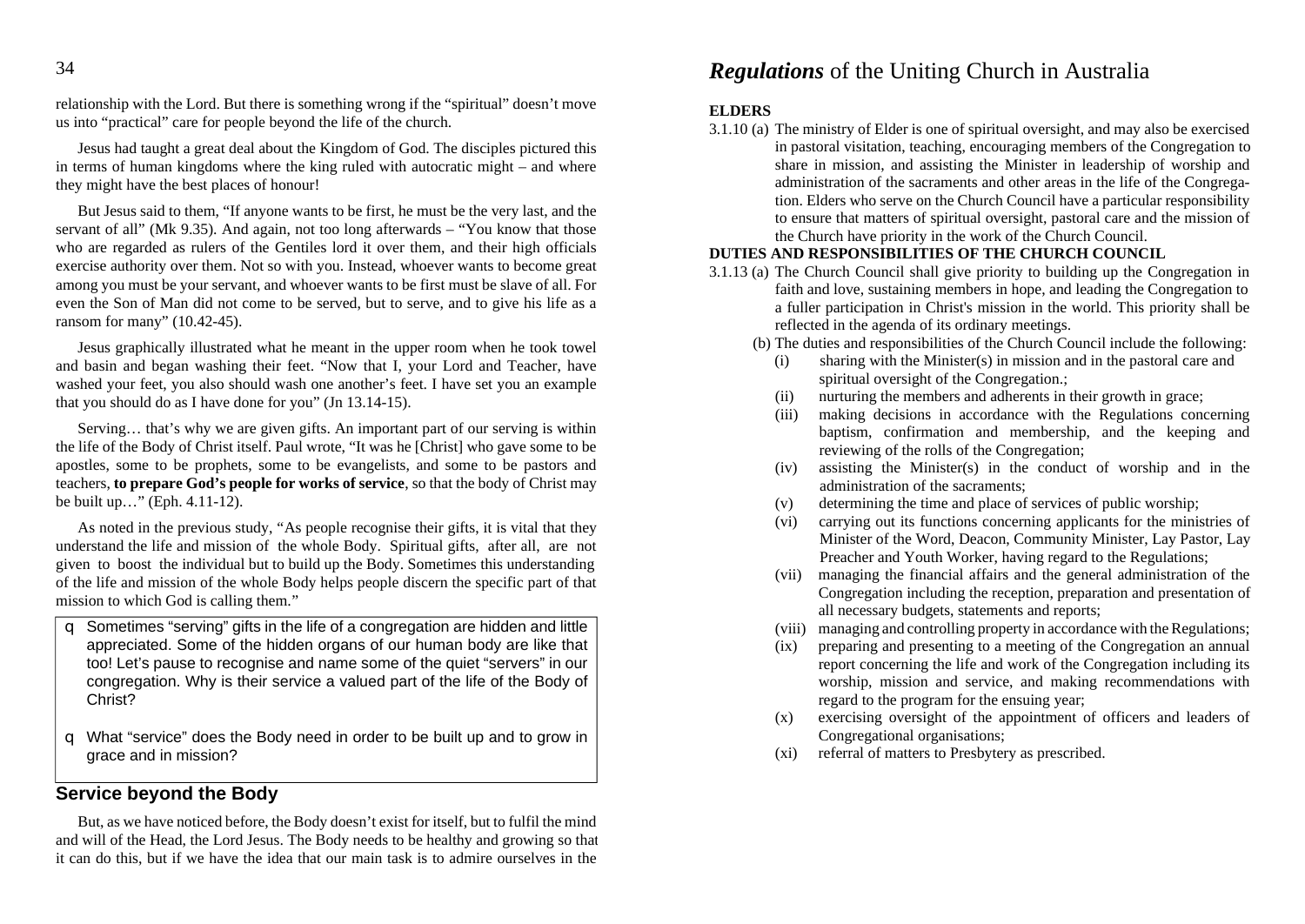# **8. Serving**

#### Bible references: Mk 10.35-45; Jn 13.1-17; Mt. 25.31-46; Eph. 4.1-16.

In our diagram in the first session, "evangelising" and "serving" are in the same circle. "Evangelising is in the "coming" phase of church life. "Serving" is part of the "going" of the church.

In that first session, the comment was made, "People outside the Church need to hear our loving Lord calling to them, *'Come to me, all you who are weary and burdened, and I will give you rest'* (Matthew 11.28). They experience this in the caring **service** of God's people. And they hear it when the good news – of Christ, forgiveness, salvation, new life – is shared with them (**evangelising**) and they have the opportunity to respond to Christ by faith."

Sadly, many congregations have been divided between those who see themselves as "practical" – and therefore involved in working bees and street stalls – while others are "spiritual" – going along regularly to the Bible studies and prayer meetings. Acknowledging valid differences in temperament, such a division is not healthy.

And there are congregations who set up community services with a conscious choice never to put the gospel into words lest that make an ulterior motive for their serving. Other congregations are full of "talk", but without any validating service. Congregational health keeps the two together. Our love for people will lead to both unconditional serving and intentional evangelising.

- q To what extent do the folk in our congregation divide themselves into the "practical" and the "spiritual"?
- q To what extent does our congregational mission and practice keep together "unconditional serving" and "intentional evangelising"?

#### Service within the Body

Some of the members of our physical body work for the health and well-being of the body. Our heart keeps on pumping blood and our lungs keep breathing – even when we sleep. We take it all for granted until something goes wrong.

Other parts of our body relate us to the world about us – our eyes, ears, voices, arms, hands, legs... They have much more to do with our conscious choices – with intention and will. Yet the physical body needs both.

So too with the Body of Christ. Some of our "serving" will take place within the Body, working for its health and well-being. Another part of our "serving" is out in the community, motivated by the love of Christ for human beings in need. The "divisions" we have discussed above are very sad. We need the "spiritual", building up our core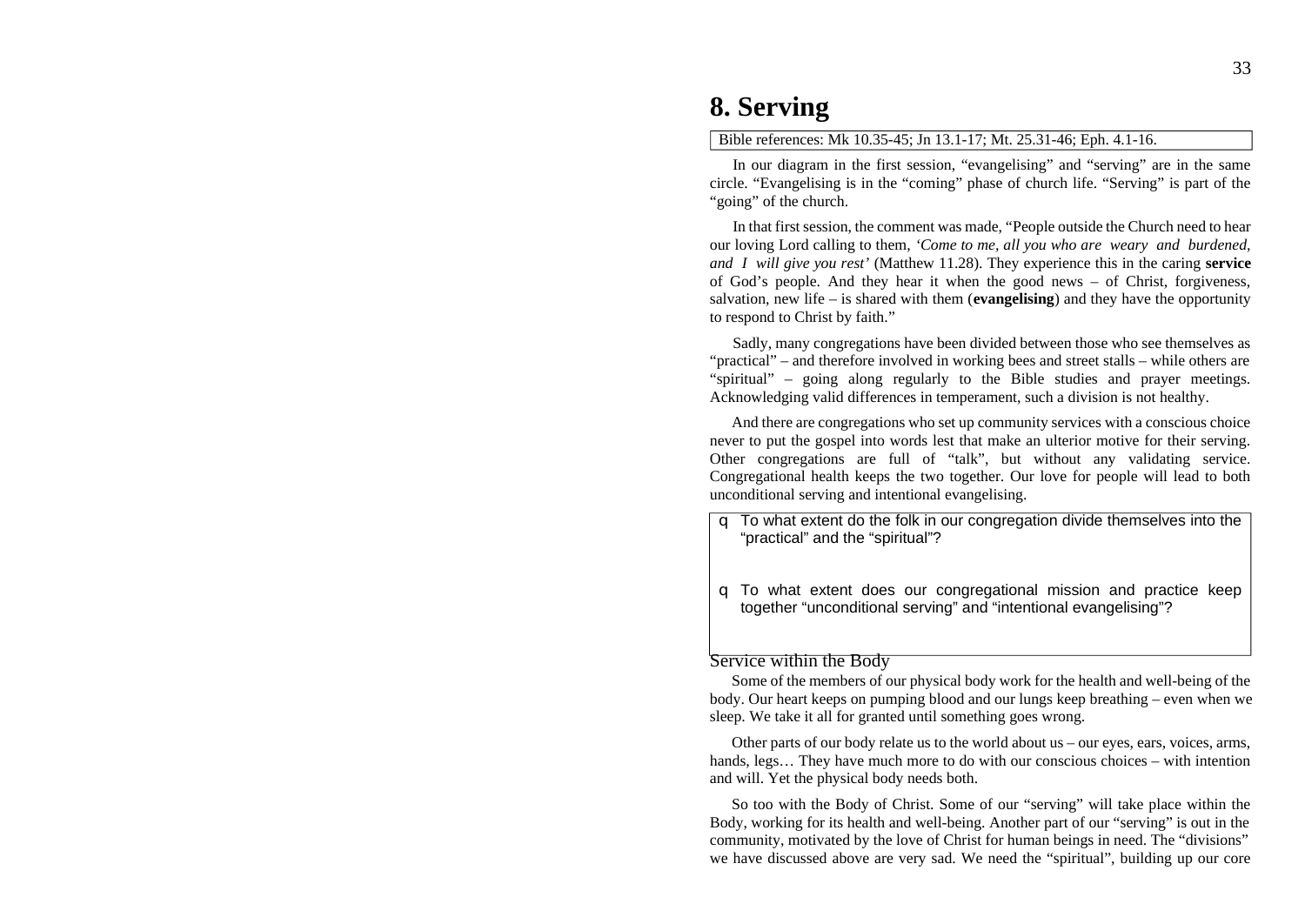We should not put down "natural abilities." These may well need to be acknowledged as unrecognised "spiritual gifts" which need to be encouraged, empowered and released into the life of the Body in a new dimension. People need to be set free from stereotypical views to discover and grow in the ministries to which God, through his gifts, is calling them.

As people recognise their gifts, it is vital that they understand the life and mission of the whole Body. Spiritual gifts, after all, are not given to boost the individual but to build up the Body. Sometimes this understanding of the life and mission of the whole Body helps people discern the specific part of that mission to which God is calling them.

q How does my gift help and support another in the exercise of a different gift. How do our gifts work together to build up the Body? How effectively is the Body fulfilling the commission given by the Head (outside as well as inside the Body)?

There is a saying that "teachers are born not made, but they aren't born made." A similar principle applies to gifts. Each gifted person needs (and should welcome) opportunities to grow in understanding and exercise of their particular gift. Something is wrong if a passion to grow and learn is absent.

As elders, we are to encourage such growth. In our "up front" leadership role, we will, however, want to ensure that books, tapes, conferences… are guiding people in a way that will promote the unity and growth of the Body, rather than lead to fragmentation and division.

- q Where are the members of our congregation in their understanding and exercise of their spiritual gifts?
- q What steps can we take to ensure the recognition, nurture and exercise of gifts for the health and mission of the whole Body?

## **1. Mission and Eldership**

Bible References: Matthew 28.16-20; Luke 24.45-59; Acts 14.22-23; Ephesians 4.11-16.

Before we talk about eldership, we need to understand what the church is and what its mission is in this world. Literally, the Church (Gk. *ekklesia*) are the "called-out" ones – the people who have believed the good news of salvation in Christ, are growing in grace and together have become his "body", the means by which he continues to do his will in this world. So there are always two main aspects to the life of the Church – relationship with Christ and with one another which makes us his Body and the doing of his will.

In a previous Parish we reached a point of needing to examine carefully our youth and children's ministry. It was not just a matter of needing to fill a leadership shortage – though that did exist! The time seemed ripe to ask, "What is the Church here for? What is our mission as a whole Body? and what form should our youth and children's ministry take within the total mission of the Body?" Big frightening questions! And about fifty people came along to consider them together! That was the context in which the graphic representation of our mission first appeared. The question, then as now, was not for each person or organisation to describe and justify some present activity, but for us all to say, "Lord, what is your task for us? and how should we be doing it today?"

#### **Mission**

The **life** of the Body centres on God himself – Father, Son and Holy Spirit. So – **worship** is our central activity.

The **task** of the Body is to **make disciples** – the "fishers of men" bit! The Head still wants "to seek and to save what was lost". But it's not just a matter of gathering them in. They are to become new characters in Christ, gifted by the Holy Spirit to take their place within the Body, part of the means of fulfilling the mis-



sion! People outside the Church need to hear our loving Lord calling to them, *"Come to me, all you who are weary and burdened, and I will give you rest"* (Matthew 11.28). They experience this in the caring **service** of God's people. And they hear it when the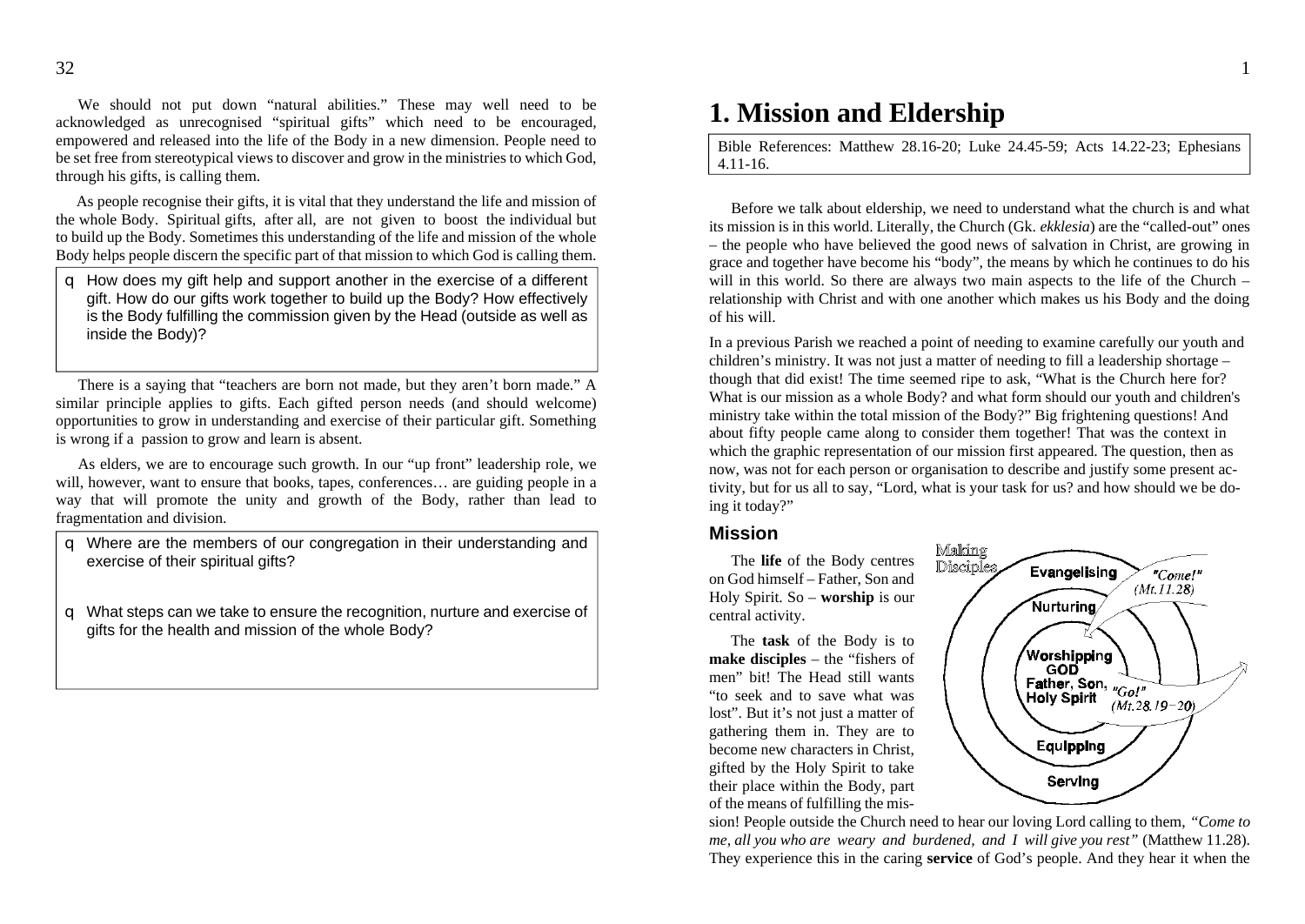good news – of Christ, forgiveness, salvation, new life – is shared with them (**evangelising**) and they have the opportunity to respond to Christ by faith. They have begun to "come" and now continue to need love and **nurture** so that faith will grow, so that spiritual gifts will be discovered, so that Christian character will be unfolded.

They will be gathered into the worship of God. But nurturing doesn't end there, for being part of the Body commits us to the mission. Jesus didn't say, "Come and be comfortable!" In fact, after inviting the people to come to him, he said, *"Take my yoke upon you and learn from me…"* (Matthew 11.29). A yoke is a means of carrying a burden. It suggests that the Lord has work for us to do! The same Lord who said "**Come!**" also says "**Go!**" (Matthew 28.19).

Sometimes we have assumed that the minister (plus a few helpers) are meant to do all the evangelising, nurturing and serving for us! But Paul, writing to the Ephesians, emphasised that the purpose of special ministries within the Body is *"to prepare God's people for works of service, so that the body of Christ may be built up"* (4.12).

So our evangelising needs to include **equipping** – getting ready to do something, discovering and developing gifts that will minister to others in the Body and reach out beyond the Body.

All of us – every one of us – is meant to be involved in some way in building up the Body, in making disciples. All of us, by the grace of God and according to the gifts he has given us, are on active **service**, prayerfully and lovingly ministering to others within the Body and reaching out to others beyond the Body. Our service is evangelism in practice – so vital before the right time comes to express the good news (the evangel) in words.

#### **Eldership**

How does the role of an elder (and of a Minister of the Word!) fit into the commission our Lord has given us? Notice that I am linking the two roles closely together, as in fact the *Regulations* of the Uniting Church quite rightly do (compare 1 Peter 5.1). Think for a moment of Paul and Barnabas on their first missionary journey. Many people have been converted along the way. What is to happen to them all? The two missionaries did all they could in *"strengthening the disciples and encouraging them to be true to the faith"* (Acts 14.22). But they went further – they *"appointed elders for them in each church, and with prayer and fasting, committed them to the Lord, in whom they had put their trust"* (v.23).

The elders in fact were the key spiritual leaders in the local area in ensuring the spiritual health and vital witness of the local Body of Christ. Thinking back to our graphic model – our Sunday Schools, youth and children's groups, Christian education programme in schools, women's fellowships, craft groups, men's breakfasts, bowls clubs, home groups, prayer fellowships… may all have their rightful place in the life and mission of the Church (though this should never be taken for granted). But the

all reach unity in the faith and in the knowledge of the Son of God and become mature, attaining to the whole measure of the fullness of Christ" (vv. 12-13).

Note that the "up front" gifts are for the purpose of helping all God's people to be read to use their gifts – not as a substitute for them. In the healthy Body all parts are functioning properly!

Romans 12 contains another section of teaching on gifts. Here Paul is counselling them to be modest in their thinking. Using the image of the Body again, he writes, "in Christ w who are many form one body, and each member belongs to all the others. We have different gifts, according to the grace given us..." (vv. 5ff). Modesty doesn't mean no using the gifts, but using them with reference to the Giver – as Paul himself illustrates in v. 3a. As in 1 Corinthians, Paul goes on in v. 9 to speak about "love".

q Sadly, the modern church has often been divided on the issue of "spiritual gifts." This is caused, on the one hand, by teaching which denies the so-called "charismatic gifts," but on the other, by teaching which invalidates the Christian faith and experience of those whose gifts haven't included, for example, the gift of tongues. Reflect on this as an issue in our congregation. To what extent are both extremes in danger of limiting the work of the Holy Spirit?

[Note the additional resource, *Ministry Together*, which gives a brief account of the modern pentecostal / charismatic movement and seeks to address this issue in the local congregation.]

#### **Equipping**

Our "equipping", then, is on the basis that the Spirit of God endows believers with gifts for ministry. Our role is to help people to recognise their gifts, to enable them to understand the life and mission of the whole Body and to provide opportunities to understand their gifts and to grow in exercising them.

Note carefully that the purpose of the gifts is the wholeness of the Body in fulfilling its Christ-given mission. We all have a different gift or gifts, so that the Body can be complete when we work together in harmony. This has nothing to do with personal power and prestige – or with the effectiveness of one's Christian life. These are unhelpful side-tracks which have led again and again to division and disharmony in the Body.

Many people need help in recognising their gifts. This has occurred when the church leadership has focussed mainly on "abilities" and "skills". But it has also happened when people have felt "ruled out" by "charismatic" stereotypes.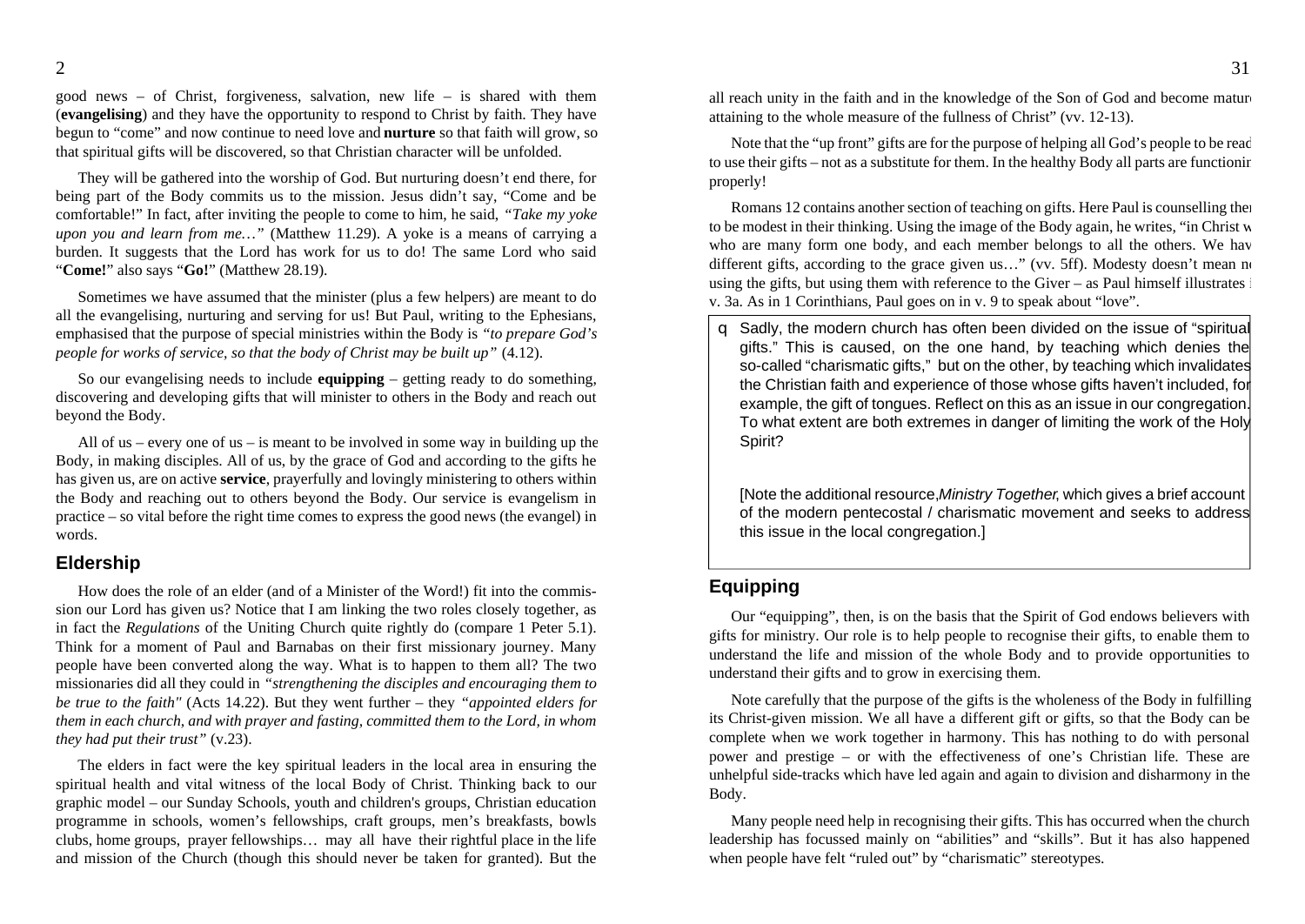The Body is a diversity-in-unity. My body has eyes, ears, nose, mouth, arms, legs... The life and functioning of my body depends on this diversity. But the diverse parts of m body need to work together in unity in response to "me".

q There is a temptation to describe the Christian church as a "unity-indiversity." But it is better to call the church a "diversity-in-unity." Why?

## Spiritual Gifts

In the Corinthian church each person was very proud of the particular spiritual gi he/she had.

This led to conflict and chaos because there was no awareness of the Body. I 1 Corinthians 12 Paul begins by acknowledging the variety of gifts the Spirit has given to individual members. Then he says, "The body is a unit, though it is made up of many part and though all its parts are many, they form one body. So it is with Christ" (v. 12). The parts of the human body need one another, he is saying (vv. 14-26). "Now you [all of you together] are the body of Christ, and each one of you is a part of it" (v. 27).

As he goes on to list the gifts again, he is emphasising order and leadership in the Body. He removes any idea (clearly present among the Corinthians) that one or other  $\epsilon$ the gifts made anyone a "superior" member of the Body. "In the church God has appointed first of all apostles, second prophets, third teachers, then workers of miracles, also those having gifts of healing, those able to help others, those with gifts of administration, and those speaking in different kinds of tongues. Are all apostles? Are all prophets? Are all teachers? Do all work miracles? Do all have gifts of healing? Do all speak in tongues? Do all interpret?" (vv. 28-30).

So it should never be a matter of "Look at me! I have a gift of miracles (or helps, or administration, or tongues...)!" The different gifts all have an honourable place within  $t$ Body. They complete the Body and enable the Body to function healthily. Without love, they count for nothing (13.1-3).

In chapter 14 Paul was particularly concerned about the disruption being caused by those with the gifts of prophecy and tongues. He concludes, "Therefore, my brothers, beginning eager to prophesy, and do not forbid speaking in tongues. But everything should be done in a fitting and orderly way" (vv. 39-40).

In Ephesians 4, Paul does not enumerate all the gifts. He does emphasise, however, that "to each of us grace has been given as Christ apportioned it"  $(v, 7)$  – just as every part of a human body has a "gift", the ability to function in a particular way for the benefit of the whole body. And Christ "gave some to be apostles, some to be prophets, some to be evangelists, and some to be pastors and teachers"  $(v, 11b)$ . We tend to see these as speci-"up front" leadership gifts. In a sense  $-$  as in his Corinthian teaching  $-$  these gifts have key role in the healthy functioning of the Body. He goes on to spell this out – "to prepare God's people for works of service, so that the body of Christ may be built up until  $v$  Elders (and the Ministers of the Word) have been entrusted by our Lord with the oversight of the whole life and mission of the Body.

Elders' responsibility is "spiritual oversight". Within the Church Council, Elders are to ensure the priority of "matters of spiritual oversight, pastoral care and the mission of the Church" (*Regulations* 3.1.10). Just reflect for a moment on the first two "duties and responsibilities" of Church Council (3.1.13) –

*(a) sharing with the Minister(s) in mission and in the pastoral care and spiritual oversight of the Congregation;*

and

*(b) nurturing members and adherents in their growth in grace.*

#### **Reflect for a moment** –

- q How do these "duties and responsibilities" relate to the Mission of the whole Body?
- q What does this suggest about the role of Elder in the congregation?
- q What are the priorities for our Elders? for our local Church Council?

Carefully consider the teaching of Paul in Ephesians 4.11-16. Note that, when Paul is writing about *"apostles, prophets, pastors and teachers"*, he is thinking about some spiritual gifts that have a key role in the functioning of the Body. He is not suggesting that they are superior gifts, or that the Body can function without all the other gifts. He is, however, pointing out that there are some gifts that help to ensure the healthy functioning of the Body.

When we read about the problems in the Corinthian church in 1 Corinthians 14.16-40, we realise that there had developed a severe problem in the area of the exercise of these important leadership gifts, so that worship was no longer done *"in a fitting and orderly way"*. But in Ephesians 4, Paul is not just concerned with worship but with the whole life and mission of the Body in relation to and in response to Christ the Head.

I believe that this speaks very much of the role of the Elder within the Body and of the role of Elders, in an organisational sense, within the orderly functioning of the Church Council. Paul sees these special gifts as having been given *"to prepare God's people for works of service, so that the body of Christ may be built up until we all reach unity in the faith and in the knowledge of the Son of God and become mature, attaining to the whole measure of the fullness of Christ"* (vv.12-13).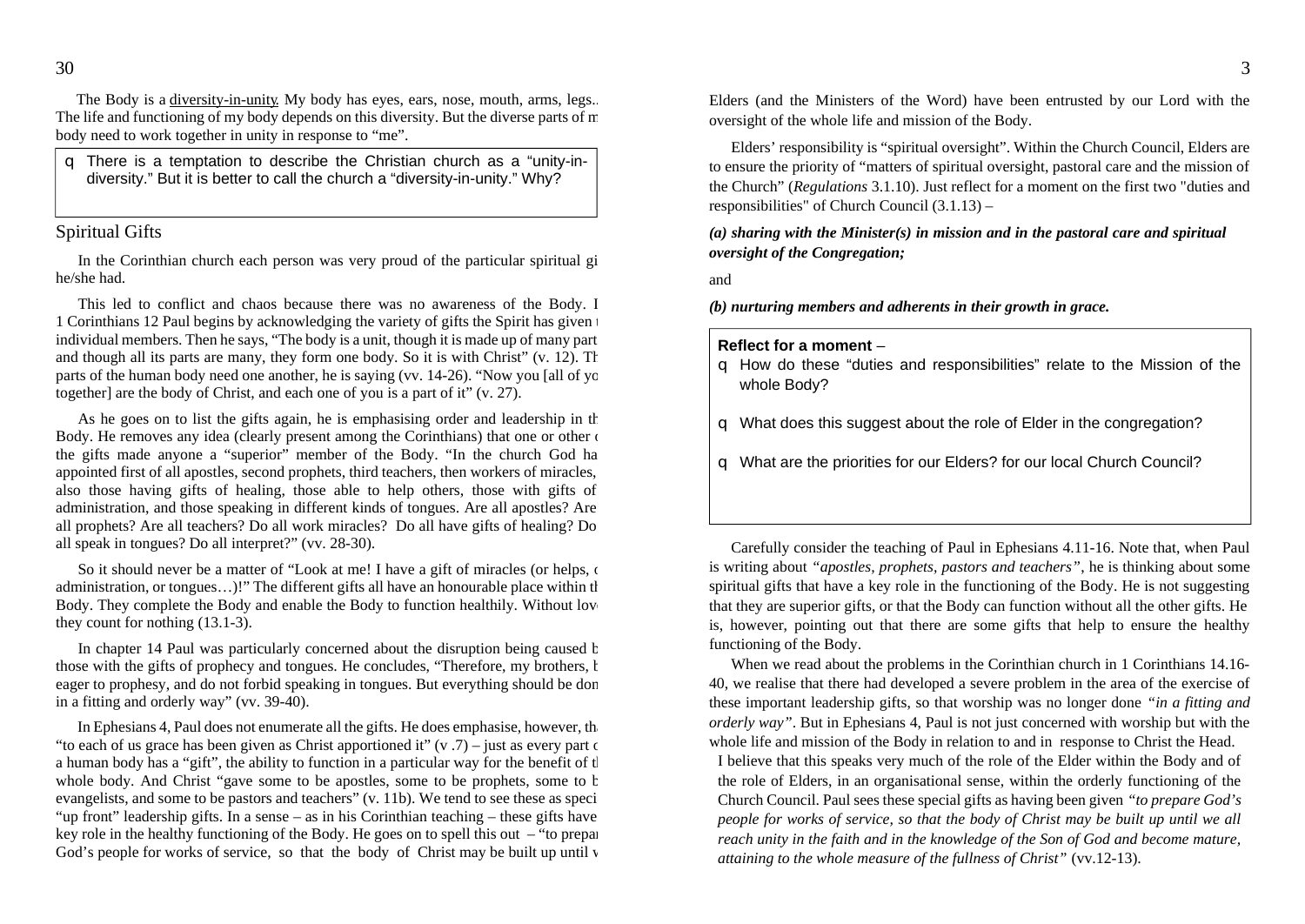#### **Discuss:**

q The Minister of the Word doesn't have all the gifts. In his work in the congregation he needs the Elders to share with him, using their gifts, too. The Elders don't have all the gifts, either. Ministers and Elders together need to "prepare God's people for works of service". Then, as all the gifts are released, the Body will begin to fulfil the mission given to us.

q How can we best help one another in this?

# **7. Equipping**

Bible references: Eph. 4.1-16; Romans 12.3-8; 1 Corinthians 12.12-31

Referring back to our diagram in the first session, we had "nurturing" and "equipping" in the same circle. "Nurturing" is in the "coming" phase of church life. "Equipping" is part of the "going" of the church.

It is important to recognise the relationship between **nurturing** and **equipping**. If the mission of the church is the function of the whole body of believers, nurturing must lead to equipping, and equipping must be founded on nurturing.

Note this statement from the *Basis of Union –* "Baptism into Christ's body initiates people into Christ's life and mission in the world, so that they are united in one fellowship of love, service, suffering and joy, in one family of the Father of all in heaven and earth, and in the power of the one Spirit" (para. 7).

And here are some further significant statements – "The Uniting Church affirms that every member of the Church is engaged to confess the faith of Christ crucified and to be his faithful servant. It acknowledges with thanksgiving that the one Spirit has endowed the members of Christ's Church with a diversity of gifts, and that there is no gift without its corresponding service: all ministries have a part in the ministry of Christ" (para. 13).

q "If the mission of the church is the function of the whole body of believers, nurturing must lead to equipping, and equipping must be founded on nurturing." Do you agree? Reflect on this statement.

#### One Body, Many Gifts

Paul's favourite image of the church is the Body of which Christ is Head and Lord Without a body we are not equipped for life in this world. So Paul is saying that the churc Christ's Body, is "the completion (or fullness) of the one who completes (or fills) all things everywhere" (Eph. 1.23).

That is not to say that Christ does not work directly in the consciences of people through the Holy Spirit or that he may not use a whole variety of "natural" circumstance to fulfil his will.

Cornelius was "a devout and God-fearing man" (Acts 10.2). He had a vision of an angel. But the angel didn't announce the gospel to him. Rather – "Send men to Joppa (about 55km as the crow flies) to bring back a man whose named Simon who is called Peter" (v.5). The good news of Jesus was given through a member of the Body.

The same was true of the Ethiopian official – the Holy Spirit didn't do the work independently of Philip  $(8.26-40)$ . The Lord Jesus himself appeared to Saul on the road to Damascus, yet here again he brings Ananias into the act (9.1-19).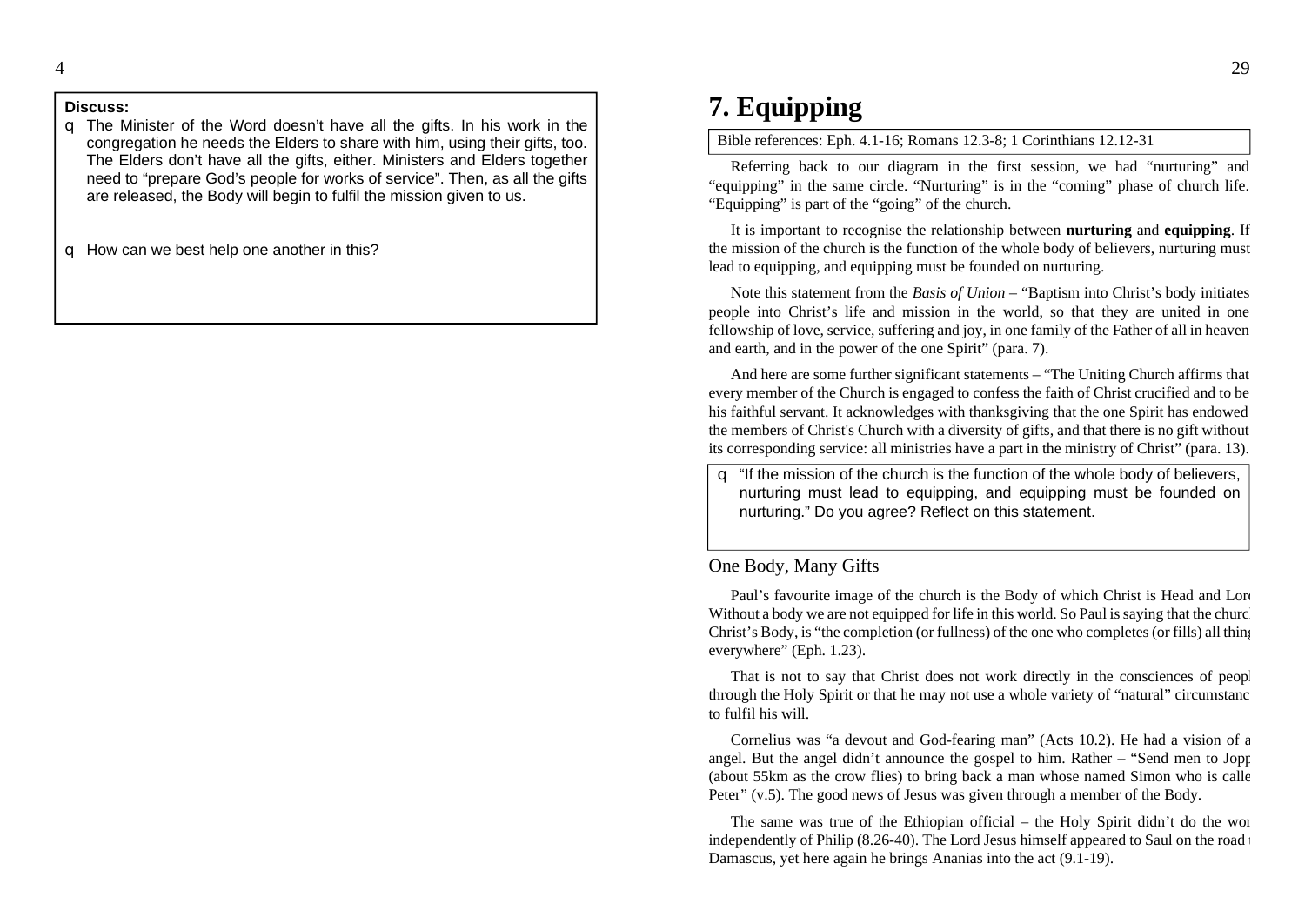relationship with God (note Jn. 4.24). But it also needs to find expression in congregational worship. To be a Christian is to be part of a Body, a family – we need one another, and we regularly need to express our worship together (note Heb. 10.19-25).

- **Fellowship**. The Greek word (*koinonia*) begins with what we have in common, joint participation, sharing together, community, communion... Notice the emphasis on fellowship in 1 John 1. Our fellowship is first of all with the Father and his Son Jesus Christ – sharing in his love and redemptive activity. But if we say we are sharing together in him and yet live in darkness, our life is a lie. On the other hand, as we live in his light, we have real fellowship with one another and his redemptive activity is at work within us.
- **Witness**. A witness is a person who gives the evidence he knows in a particular case. Christian witness is giving the evidence about Jesus to those who are not believers so that they will come to the right verdict about Jesus and put their trust in him.

The demon-possessed man was healed and directed by Jesus to "go back home and tell what God has done for you" (Lk. 8.39). The evidence of this man was not simply the facts about Jesus (though this was undoubtedly part of what he said), but the evidence in his life of what Jesus had done. The witness was in personality as well as word. In his Great Commission to his followers (Mt. 28.18-20), Jesus emphasised that they were to go everywhere to make people his disciples. It's not a matter of "doing witnessing", but of "being a witness". This surely begins with being a friend.

- q Do we expect to see people "grow in grace"? If so, what more can we do to encourage them in Bible reading, prayer, worship, fellowship and witness?
- q What specific growth opportunities should we be providing for the members of our congregation?

# **2. Worship**

Bible References: Isaiah 1.10-20; John 4.19-24; Philippians 2.5-11; Hebrews 10.19- 25.

In our first session we noted that "The life of the Body centres on God himself – Father, Son and Holy Spirit. So – worship is our central activity." That is a strong statement, and I can imagine some groups and activities of the church objecting that they exist to fulfil some other purpose. I am not, of course, suggesting that all that we do must be some form of "worship service", nor denying the different roles of various groups within the Body, nor prescribing the form their activities should take. What I am saying, however, is that any activity in which we do not consciously recognise the presence of God, honour him, seek to know and to do his will… – any such activity is not an activity of the Body, is not a church activity, a Christian activity.

Naturally, in sharing the good news (evangelising), the person with whom we are sharing is not yet a believer, yet the person sharing can only do so out of a conscious and continuing relationship with the Lord. In nurturing and equipping a great deal of teaching, explaining, exploring, discovering and learning-how-to is needed. And in serving we are called to be truly sensitive to the needs of people (as in James 2.15-17). Yet the Lord himself is at the heart of it all  $-$  if it is an activity of his Body. That is why worship is central to the life of the Body.

## **What is Worship?**

Our English word "worship" comes from "worth-ship". It has to do with the highest value we give to something or someone. For many in our society that may well be their goals and ambitions, their talents and skills, their money… For us as Christians, our worship is directed to the God who has revealed himself in history, in Scripture and supremely in his Son. He has in fact revealed himself as one God in three Persons – Father, Son and Holy Spirit. This is the God we worship. Perhaps it is helpful for us to consider three of the reasons why we worship God.

Firstly, he is the **Creator** of all things. Consider the words of Psalm 19. "The heavens declare the glory of God; the skies proclaim the work of his hands…" By its very existence, the creation gives glory to the Creator. But we are different from the rest of creation – made in the image of God, made capable of appreciating its beauty, its glory, of inventing and devising new things from the material the Creator has placed here, made with the capacity for conscious worship. Notice how

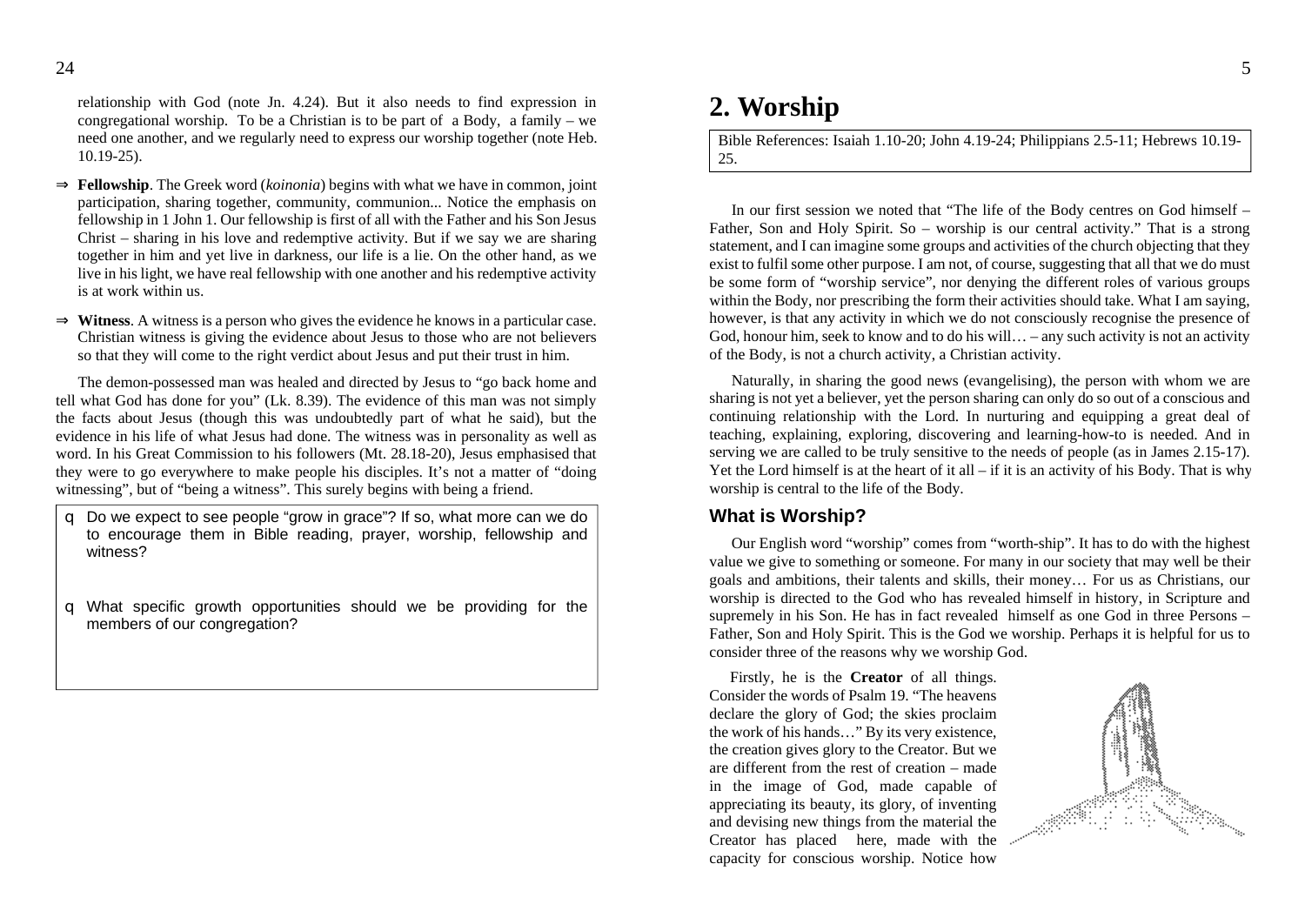the Psalmist goes on to say, *"The law of the Lord is perfect, reviving the soul…"* Here is a word directed to us. Our worship (and obedience) is not automatic – it is part of our choice, it is a conscious choice to respond to our glorious Creator. Look at what Psalm 8 says about our situation. How should we respond? "Just look at how great and clever we are!"? or *"O Lord, our Lord, how majestic is your name in all the earth!"*?



Secondly, we worship in response to what God has done for us in **redemption**. Our response as a human race to God as Creator and Lord has been to choose our own independent way of life, our own values – the choice we sum up in the little word "sin". Without some action from God's side, there is no way we could venture into God's presence and survive since *"the wages of sin is death"* (Romans 6.23). Many of the world's religions express a sense of fear and apprehension – we want to live it our way and then "make it up" as well. But we live in the knowledge that God the Son came into the world, that he died on the cross to bear the penalty of human sin and that he rose from death victorious. What has happened to us in

redemption is very much at the heart of our worship – which is why the sacrament of holy communion is a significant part of our worship together.

But when we think about our relationship to God – Father, Son and Holy Spirit – it is important to recognise that he is **Lord**. God is not just Creator, but the moral Ruler of the whole creation. That is why we cannot live in a positive relationship with him without redemption. In Jeremiah 7.23-24, we hear the Lord's complaint about his people, *"I gave them this command: Obey me, and I will be your God and you will be* 



*my people. Walk in the ways I command you, that it may go well with you. But they did not listen or pay attention; instead, they followed the stubborn inclinations of their evil hearts.*" Jesus said to his disciples, "If you obey my commands, you will remain in my love…" Paul states in Romans 14.9, "For this very reason, Christ died and returned to life so that he might be the Lord of both the dead and the living", and in Philippians 2.10-11 paints the glorious picture of the exaltation of Jesus "that at the name of Jesus every knee should bow, in heaven and on earth and under the earth, and every tongue confess that Jesus Christ is Lord, to the glory of God the Father." Our worship is not just the acknowledgment of God as Creator and the acceptance of Christ the Redeemer through whom we can approach God. It reaches into the realm of the Holy Spirit's work words, but does so by encouraging them to turn from trusting their own faithful "good works" to the finished work of Jesus Christ.

q In what ways is this approach helpful in leading faithful church members to a living faith? What other elements should be included?

### **Growing in Grace**

Jesus said, "Now this is eternal life: that they may know you, the only true God, and Jesus Christ, whom you have sent" (Jn 17.3).

Eternal life / salvation – the whole Christian life, in fact – is a relationship made possible by the redemptive grace of God in Jesus Christ. Growing in grace is growing in this new relationship. Nurturing is providing a faith environment in which this growth can occur. Expect a passion to grow – that is a sign of life. If there is no passion to grow, seek to discern – is there some spiritual "blockage" leading to an unhealthy spiritual life? or has the person never crossed the "great divide" in the first place?

It is helpful to remember five principles that are important for spiritual growth – Bible prayer, fellowship, worship and witness/service. At this point, the interrelatedness of our original diagram is apparent. We have already noted that worship is central to the life of the Body of Christ. As we look at nurturing, we need to keep in mind equipping people to serve. Remember Eph. 2.8-10 – we are saved for the very purpose of doing good works. Our life with God is going to be reflected in our life within the Body and "out there" in the world.

- **Bible**. Reading the Bible is not simply an intellectual activity. We do not, of course, read with our intellect in suspense. As we read we gather information and understanding that will challenge and shape our whole world-view and way of life. On the other side we do not read as passive recipients – our minds are active to question, probe and enter into dialogue with what we read. Those who desire to grow spiritually need to read the Bible as the Word of God and as testimony to Christ in whom is life.
- **Prayer**. Jesus placed a great deal of importance on **faith** when talking about the practice of prayer (Mt. 21.21-22). Faith is a relationship of dependence and trust. It is not faith in praying, but faith in God. This is highlighted further in Jn. 16.23-24 when Jesus teaches that we are to ask **in his name** – in other words as his people and according to his will.
- **Worship**. We have been made to relate to God, and that proper relationship is worship. The English word "worship" comes from **worth-ship** recognition of God's worth or worthiness. This "worship" needs principally to be our constant attitude and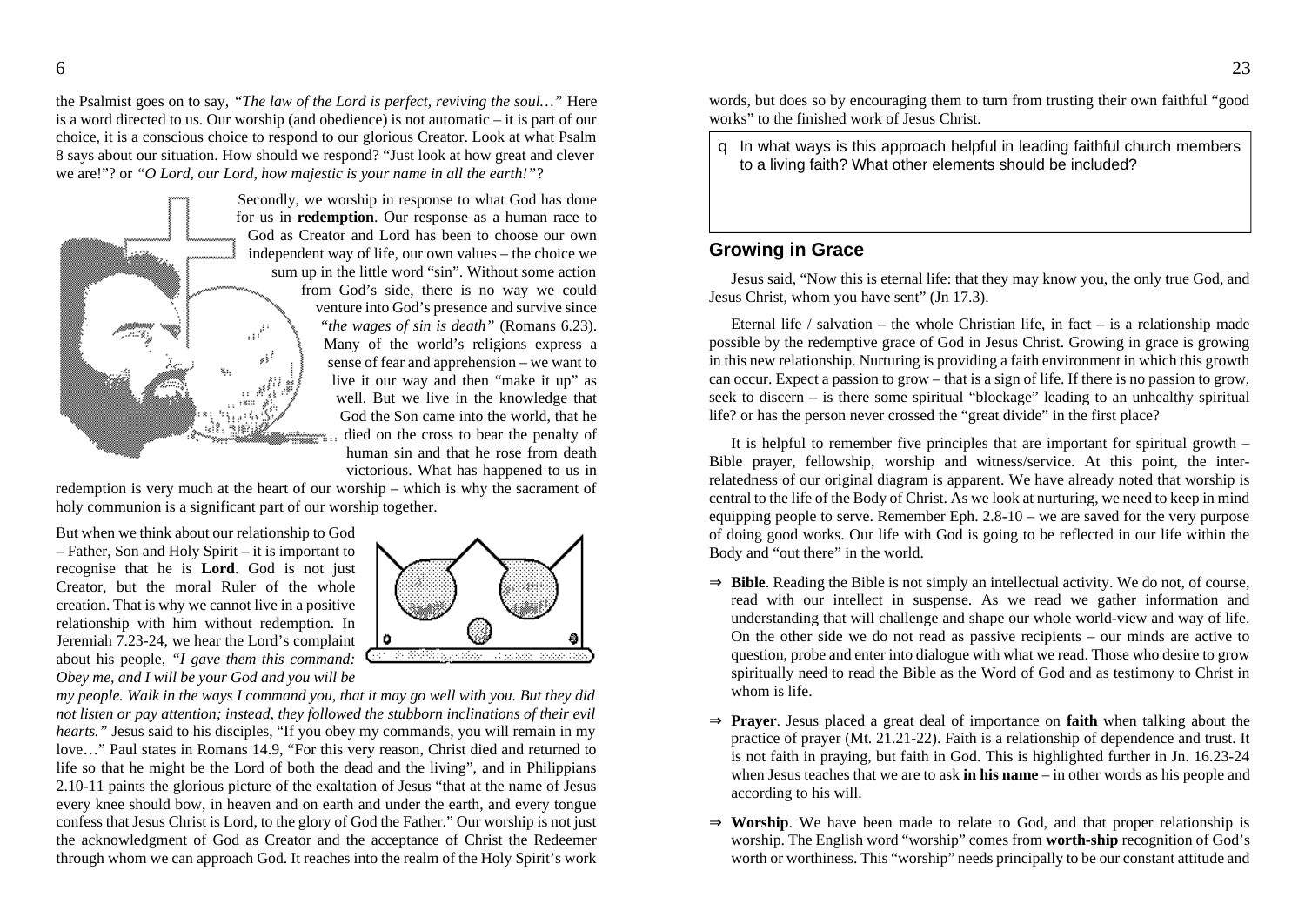appeal, it is usually possible to find out why they are responding and to lead them further through counselling.

In this context an agreed counselling format is appropriate and important, since the evangelist has a specific goal. Also, there are usually a number of Christian denominations involved – possibly with different approaches.

However, in "nurturing members in their growth in grace" in the local congregation, where can we begin? We need to discern where they are in their Christian walk. That can be as diverse and unique as the number of members! And it can vary from week to week!

Discernment is a matter of prayer and listening. Don't make assumptions! The regular literature from the local church may – or may not! – provide a beginning point. Pray as you listen. Hear what the person is saying. Hear what the Spirit is saying. Sometimes a Bible passage or verse will be helpful. Most times it is appropriate to pray. Be positive about that – not "Would you mind if I pray?", but "I want to pray for you. Is that OK?"

q Why is discernment needed in nurturing church members?

q How can we develop and exercise the gift of discernment?

### **Alive by Grace**

We have already noted that nurture implies life and looks forward to "growth in grace." There are some who may have long-term involvement in the life and worship of the congregation, but are not living by grace – they have not, in fact, crossed the "great divide." Some think God will accept them because of their faithful service. Deal gently with such people! Over the years they have heard all the "bits" of the gospel and often need only a little directed encouragement to cross the "divide."

Here's a simple approach. Do they know John 3.16? Say it to them. Ask, "Do you know God loves you? Do you know Jesus came for you? Have you ever believed in him – asked him to be your Saviour and Lord? Have you ever thanked him for his gift of eternal life?" If they would like, lead them in a simple prayer, based on John 3.16. Go over John 3.16 again, this time putting their name in it  $-$  "God so loved John/Mary, that he gave his only Son, that as John/Mary believes in him, John/Mary will not perish but will have eternal life."

This is a simplified approach which I believe is helpful and appropriate for the situation I have described. It doesn't challenge people to repentance and faith in so many

within us – the submission of our lives to God's Lordship in all things. If he is Creator, if he is Redeemer, then he rightly must be Lord of all my life. Worship expresses that submission to our Lord.

#### **Thinking about worship –**

- q To what extent is our worship restricted to what happens in "services of worship" – for ourselves and for other members?
- q Why is "the habit of meeting together" (Hebrews 10.25) important for our worship?
- q How does our worship together relate to the rest of our lives?

### **Elders and Worship**

In our first study we noted that "The elders (in the early Church) in fact were the key spiritual leaders in the local area in ensuring the spiritual health and vital witness of the local Body of Christ." So, of course, part of our role is to help ensure that our worship together **meaningfully honours God and leads into lives of obedience to him in the power of his Spirit**.

This brings together a number of very important principles –

 Worship does need to be **meaningful to the worshippers** – not obscure, couched in a language that is not understood. We cannot avoid "heavy" words, though we need to struggle to keep them to a minimum consistent with divine revelation. But worship is not a performance, and the whole congregation needs to be "gathered in" to the worship of God.

 The direction of worship is not ourselves but God! Our worship has to **honour God**. Some people speak of "a wonderful worship experience". That means it made us "feel good" – but did it make God "feel good"? Reflect on the Lord's words in Isaiah 1.10-20.

 As those Isaiah words clearly indicate, our acts of worship are worse than pointless if they do not **lead into lives of obedience to God**. It is not a matter of whether we sing hymns or choruses, speak in tongues or in 1611 English, wave our hands above or keep them sedately by our sides… In any or all of these ways we may genuinely worship God – or avoid the call to obey him.

God is present in our times of worship and in the rest of our lives too – not in the glory of "the great white throne", nor in the humility of the Lamb who died and rose again (and will return in great glory), but in the unseen, all-pervading yet powerful presence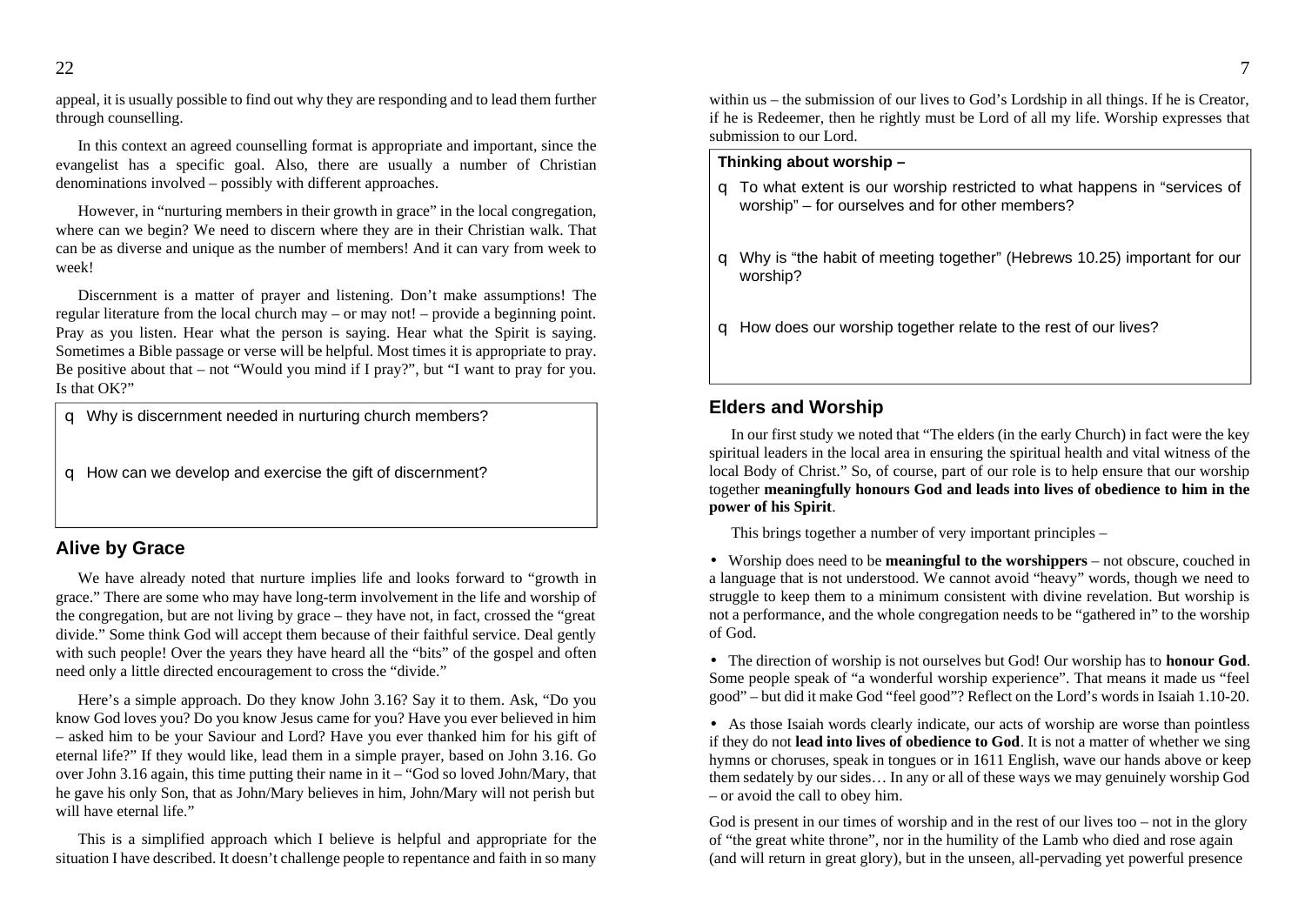of God the Holy Spirit. Jesus told the Samaritan woman that true worship must be "in spirit and in truth" (John 4.24). We can only obey God **in the power of his Spirit**.

q What does worship mean to you?

Consider these two "duties and responsibilities" set down for the Church Council in the *Regulations* (3.1.13) –

*(iv) assisting the Minister(s) in the conduct of worship and in the administration of the sacraments;*

*(v) determining the time and place of services of public worship.*

These two, of course, are to be seen in the light of the first two – our responsibility to *share with the Minister/s* "*in mission and in the pastoral care and spiritual oversight of the Congregation*" and "*nurturing members and adherents in their growth in grace*". Our role relates both to the spiritual health of the whole Body (the congregation) and of the individual members. The conduct of worship has to do with leadership, not with "doing it all". Many members of the Body may well be involved in a variety of aspects of worship, since they have received gifts from the Spirit for building up the entire Body. Too often we have done things "decently and in order" by stifling the gifts God has given!

q How should Elders and Minister/s work together in the conduct of worship?

q In what additional ways should we plan for and encourage the involvement of other members of the Body in worship?

# **6. Nurturing**

Bible references: 1 Cor 3.5-9; Eph. 4.14-16; 1 Pet. 2.1-3; 2 Pet. 3.17-18

Having focussed on "evangelising" and on "conversion and new birth," we come to the second circle of our original diagram – "nurturing." The *Regulations* put this second in the responsibilities of the Church Council –

#### *(b) nurturing the members and adherents in their growth in grace.*

Nurture implies life and looks forward to "growth in grace."

If you have a "pet rock", you may need to wash it – or at least dust it – to return it to its "as new" static condition. You don't "nurture" it! You would be rather alarmed to see it change!

Reflecting on nurture within the church context, there are perhaps too many times when our prime concern has been to get a person to look like, speak like and act like a Christian – according to the stereotype of our congregation or denomination. That has been our measure of growth. This has been a danger equally in churches that are "traditional", "liturgical", "charismatic", "evangelical"…

q "There are perhaps too many times when our prime concern has been to get a person to look like, speak like and act like a Christian… That has been our measure of growth." Comment.

#### **Discernment**

We don't need to be so discerning in some of our shopping these days. A number of items proclaim themselves as "one size fits all." It's not exactly true, yet there are some products suited to this style of manufacture and marketing.

Sometimes we have wished to apply this principle to Christian nurture. We note the convenient way – very practical and workable too – in which evangelistic crusades are organised with a standard approach which is to be followed by all counsellors. Wouldn't it be good, we think to ourselves, if we had one simple learnable process for nurturing church members?

For a number of reasons, the answer is "no" – though it is good to take the opportunity to train for such counselling when it is offered.

The evangelist is endeavouring to get people over the "great divide" to conversion and new birth. The challenge is specific and the "enquirers" are responding to an appeal for first-time or re- commitment. Because people have made a "response" to a specific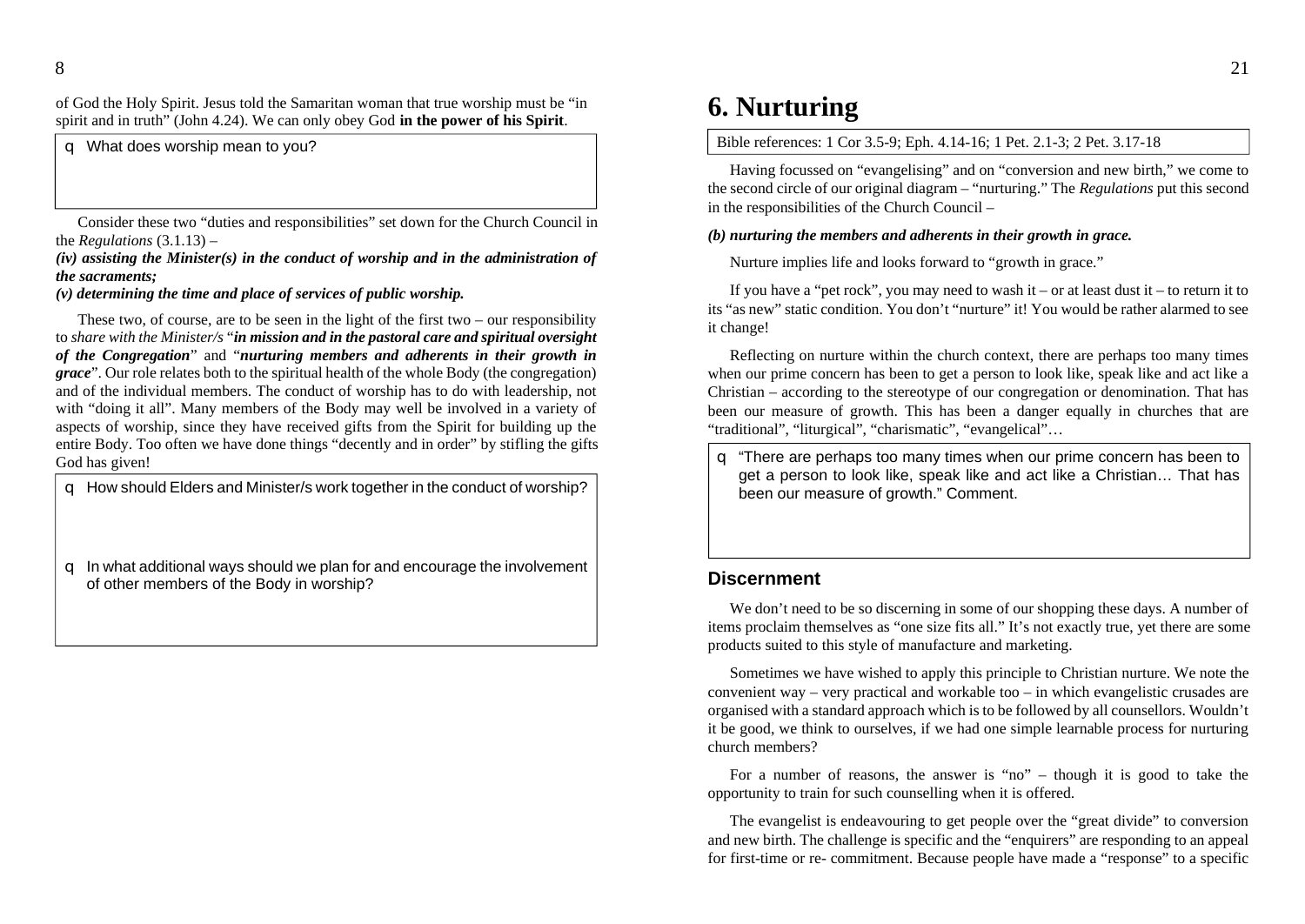needed to gain eternal life is faith. It is the final key that releases the new birth that God brings about within the individual by the Holy Spirit. In 2 Corinthians 5.17 Paul puts it this way, *"When anyone is joined to Christ, he is a new being; the old is gone, the new has come."* When people reach up to God, they are reaching up to the one who is already reaching down to them, who has loved them with an everlasting love, who sent his Son to pay the penalty for their sins. No wonder all heaven is let loose!



q What do we expect to happen when a person comes to faith in Christ?

q What is the response of our average church member to news of someone who has come to conversion and new birth?

## **3. The Going and Coming of the Church**

Bible References: John 10.1-18; Luke I5; Matthew 16.13-28.

God is at the centre of the church's life, so worship is the central activity of his people. In our first session we noted – "People outside the Church need to hear our loving Lord calling to them, *'Come to me, all you who are weary and burdened, and I will give you rest'* (Matthew 11.28)." We also noted – "The same Lord who said 'Come!' also says 'Go!' (Matthew 28.19)."

### **The Picture of the Shepherd**

In John 10, Jesus gives us that striking picture of himself and his people as the Shepherd and the flock. He is saying clearly that he cares for his people in every way, even to the point of laying down his life for them. The shepherd is also *"the gate for the sheep"* – the only means by which we can know salvation and nurture (vv.7-10). But notice v.l6 – *"I have other sheep that are not of this sheep pen. 1 must bring them also. They too will listen to my voice, and there shall be one flock and one shepherd."*

The group of parables in Luke 15 – the lost sheep, the lost coin and the lost son – all emphasise the same seeking and finding, reaching out and gathering in. These are essential characteristics of the head of the Church and will naturally be characteristics of the life of the Church which is his Body.

#### **The Life of the Church**

It is helpful here to look at the diagram we used in our first session. There we were picturing the mission of the Church with **worship** at the centre, surrounded by a **nurture-equip** circle and **evangelise-serve** around the outside. We saw the different elements in these outer circles as related to one another in the **going** and **coming** of the Church. All groups in the congregation (and in any wider link/cluster) need to be encouraged and challenged to consider their purpose and goals in the light of the Great Commission.

But, as we noted in the first session, "the Elders (and the Ministers of the Word) have been entrusted by our Lord with the oversight of the whole life and mission of the Body." In other words, we need to be thinking, not just about the valid roles that groups and activities may exercise within the mission of the total Body. But – is the mission being fulfilled? Individual groups may well say – "This is what we believe our role is in the mission of the Body." But we have to ask – is the desire of the good Shepherd to call the *"other sheep who are not of this sheep pen"* being fulfilled? are the people who are responding to the call of Christ being nurtured and incorporated into the life of his Body? are the contributions of the various parts coming together to fulfil the total commission?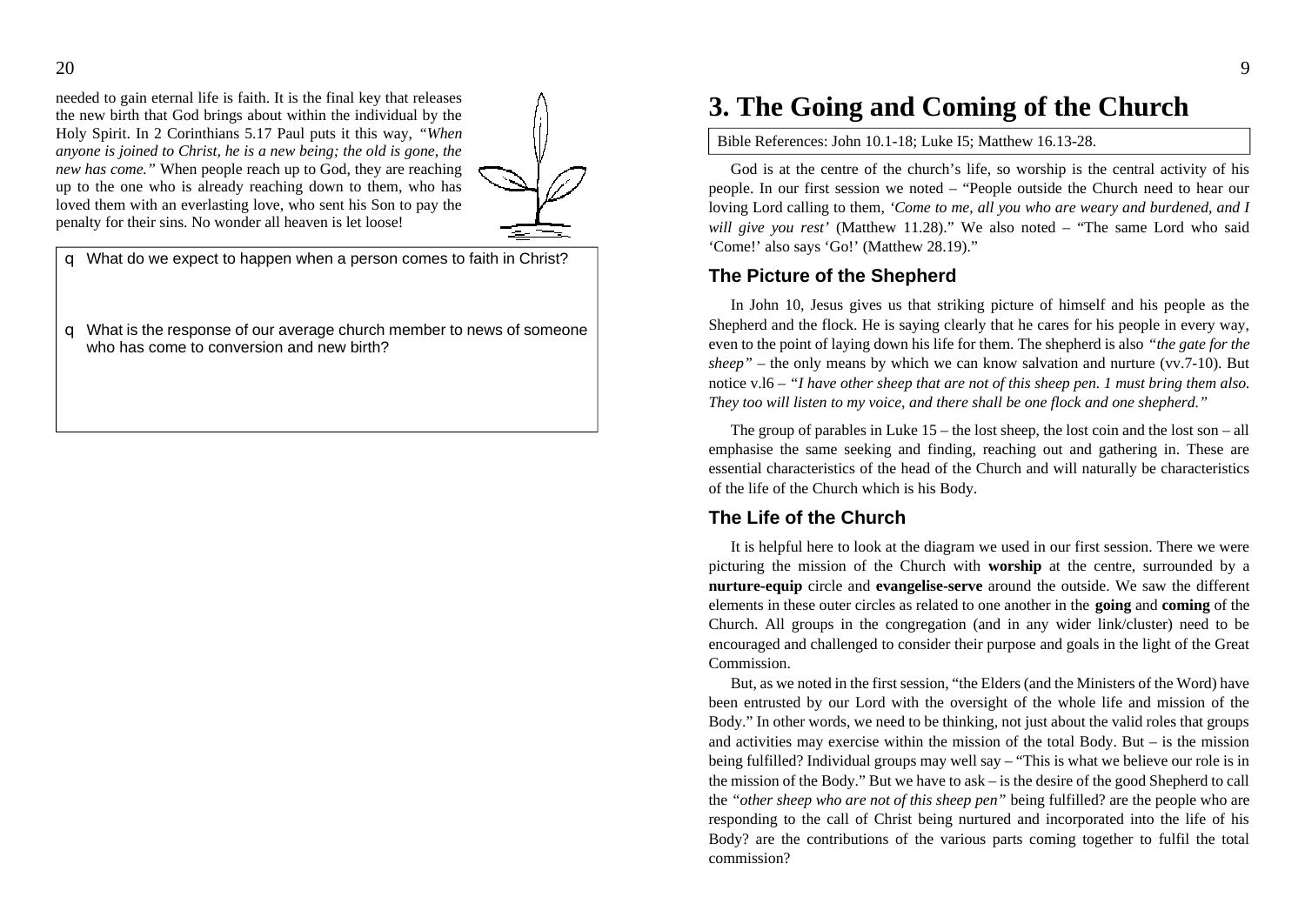I have drawn another graphic to represent the life of the church in response to its mission. Perhaps you have come across the concept of "the church gathered and the church scattered." An important truth is taught here. The life of the church is not restricted to what we do together. We are still the Worship church, the Body of Christ, when we are not together. The whole life and mission of the church will only be seen when we think of what happens when we are scattered and as well as what happens when we are gathered.



But our present consideration of "the going and coming of the Church" goes far beyond this. It relates to the very essence of the life of the Body, in what the Church is doing when we are either "gathered" or "scattered". The line representing the cycle of the Church's life will encompass many different groups and activities. The health of the Church's life will be evident as it moves from **worship** to the **equipping** of its members and the involvement of the Body in **service**. One of the current ecclesiastical "buzzwords" is "unconditional love". This is a fine concept when we realise that God has loved us *"while we were still sinners"* (Romans 5.8). The real danger is that we will turn it into "non-directional love"! The heart-desire of the Shepherd is to gather in the "other sheep". So our **serving** will naturally lead us into **evangelising** and **nurturing**, so that together we **worship** the Lord.

- q Let's do a "mission-check" on the life of our congregation. List the various activities that make up our life together – including frequency and, where applicable, the particular group to which each activity relates. Then note against each how strongly (on a scale where  $1 =$  very strongly and  $5 =$  not very strongly) it embodies the five key elements of the Church's mission. Be as realistic as possible. After completing the table, now ask…
- q To what extent do the activities of our congregation relate to the commission that our Lord has given to us? Do they indicate "going" as well as "coming"?
- q To what extent do the basic concerns of our members reflect the heartdesire of the great Shepherd? Are they eager for opportunities to "go"?

freely offers them forgiveness in the Lord Jesus Christ. The notable example here is Judas Iscariot who *"repented and took back the thirty silver coins… then he went off and hanged himself"* (Matthew 27.3,5).

Clearly, he had not turned to God in faith. In similar vein, the lost son in Jesus' story (Luke 15.11-32) grieved over his life in the far country and the hurt his sin had caused to his father. But he didn't leave the matter there – he returned to his father.

Thinking about conversion, then, there are a number of things that take place in the area of mind, emotions and will. Faith in God has sometimes erroneously been called "a leap in the dark". I am well aware that there is a truth in the statement – it could equally be said that marriage is a leap in the dark, in the sense that nobody ever knows all that is involved in marriage on the wedding-day! But there are things that need to happen in our **mind**, our understanding – about the other person, about marriage, about financial realism, our having and raising children. Yes, there is also a growing **emotion** of love towards the other person – but a real problem exists where that emotion does not go hand-in-hand with our understanding. And there is – and this is where the marriage itself takes place – an act of the **will** in which we are committed for life to the other person as husband or wife.

In the same way, there is an intellectual convincement about God, about the Bible, about who Jesus is, about the meaning of the Cross, about the resurrection… without which conversion is not real. There is also the appeal of the love of God against the backdrop of our past hurts, of the guilt of past failures and the emptiness of much of our life. But conversion, like marriage, come about at the point when our will chooses to respond to God in faith, love and obedience.

q What are the intellectual, emotional and volitional steps through which we can, by the grace of God and in the power of his Spirit, lead others to conversion?

## **The New Birth**

When people come to that act of will, the miracle of the New Birth occurs. It is then possible (and necessary) for us to nurture them *"in their growth in grace"*.

In John 3 we read about Nicodemus, an earnest, good-living Jew, a member of the Jewish ruling council. Already he was along the road of intellectual convincement about Jesus. He believed that the miracles of Jesus showed that he had come from God and that God was with him. He came at night – he was not out to trick, to ridicule or to score points. He sincerely wanted to know more. Coming at night also gave him opportunity to get more of the "feel" of Jesus' personality. It gave Jesus the means to speak to the deep spiritual needs which this highly moral man could not put well into a question. Already there was an emotional element in the relationship. But Jesus was in fact calling Nicodemus to an act of the will. Notice verse 16 – the one human response that is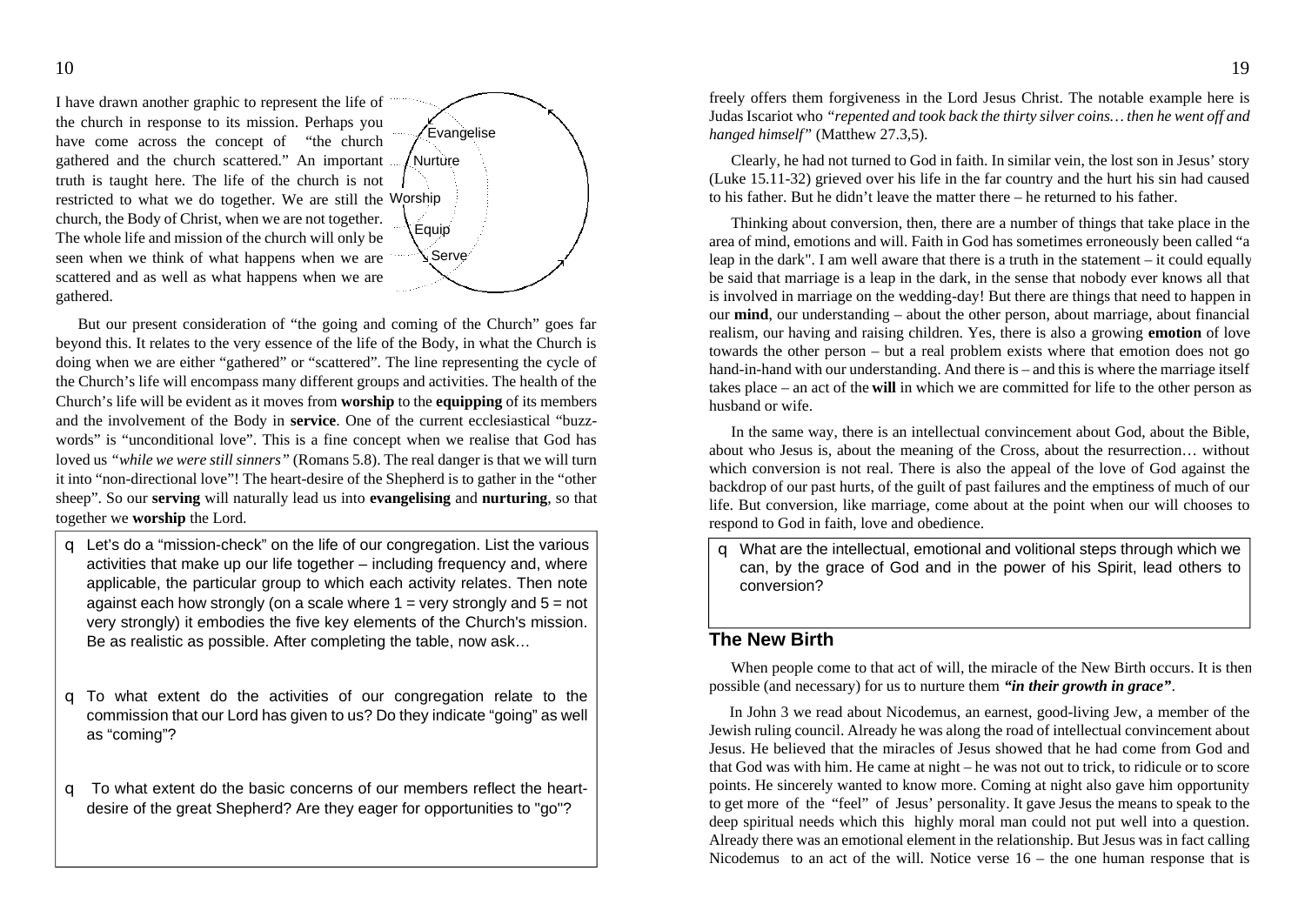As Paul puts it in Ephesians 2.8-9 – *"For it is by God's grace that you have been saved through faith. It is not the result of your own efforts, but God's gift, so that no one can boast about it."*

The "turning" of conversion may take place in widely different ways. For Paul there was a definite time and place that he could never forget – on the Damascus road on the way to persecute more Christians (Acts 9.1-19). That was true for Zacchaeus too (Luke 19.1-10). But what about young Timothy who had grown up under the believing example and teaching of his grandmother Lois and his mother Eunice (2 Timothy 1.5)?

When we lived in Toowoomba, we were conscious of the Great Divide as a range. It marked suddenly and dramatically the division between the rolling Downs and the coastal plain. Geographically, it is at that point the watershed between streams feeding the Murray-Darling system and those feeding the Brisbane River. My wife spent some of her childhood at the Central Queensland town of Jericho and went to Alpha for piano lessons. There is no range to mark the Divide, yet it is there

between those towns – a watershed between inland and coastal streams.

It is not a question whether people can point to the "landmark" or "watershed" in the lives – but whether they are now "flowing God's way" by faith in Christ. Sadly there are people who respect God, respect the Bible, respect Christian values, who have spent their lives **turning** but have never **turned** – in other words, they are not converted.

q What are the evidences in your own life that you have "crossed the divide"? For you, was it sudden and dramatic, much more gradual or almost unnoticed yet very real?

## **Steps in Conversion**

Again and again in the New Testament, we see **repentance** and **faith** closely associated with conversion. We could say that they represent the "from" and the "to" of conversion. Paul wrote to the Thessalonian Christians, *"You turned away from idols to God…"* (1 Thessalonians 1.9). Repentance is a turning away from sin and from dependence on our own good works for salvation. Faith is a turning to God in dependence on God's work of salvation in Jesus Christ and in submission to his Lordship over our lives.

Repentance must be linked to the positive turning of faith. Some people are filled with sorrow for their sins (or for themselves) but never turn in faith to the God who

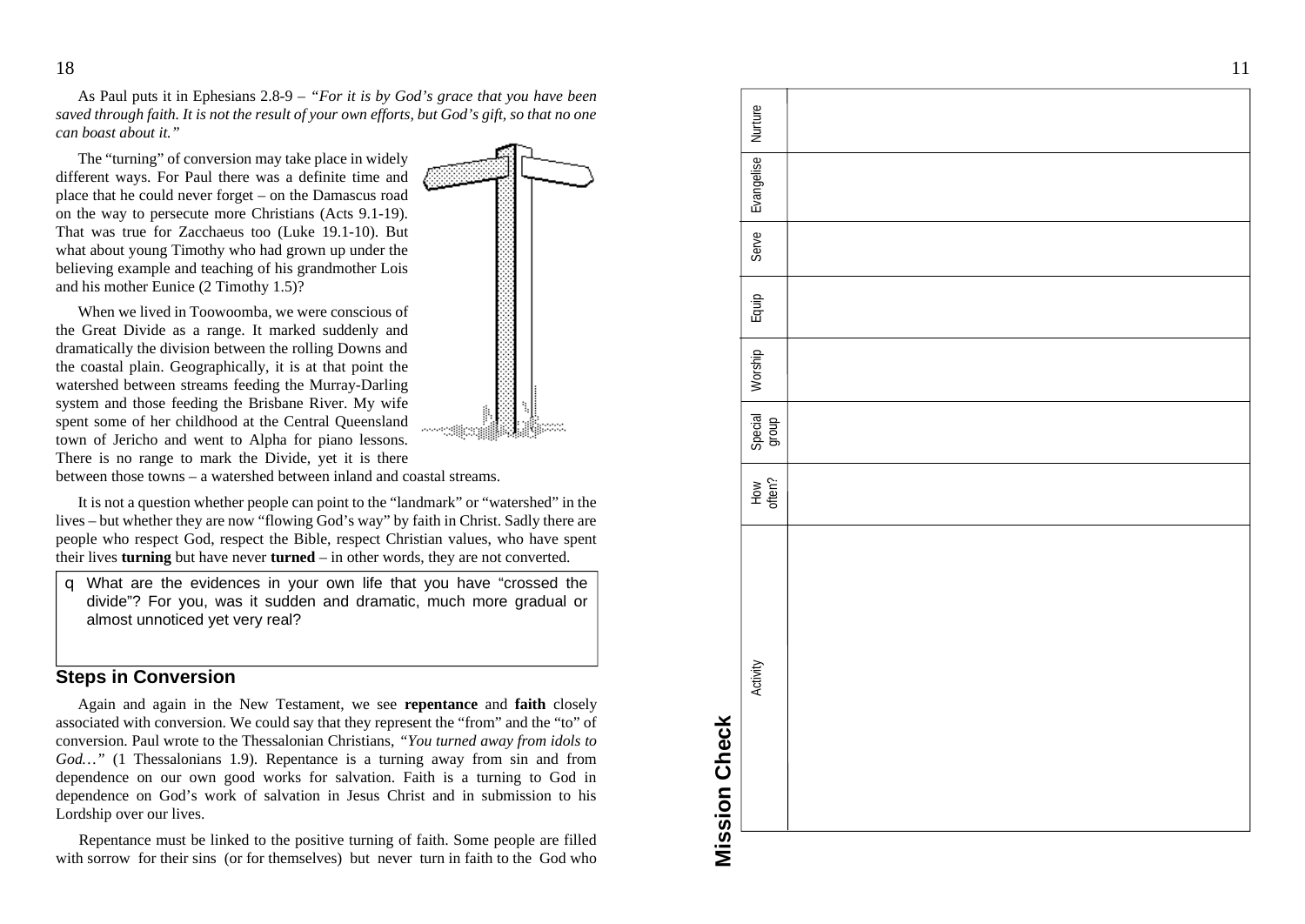## **Building a Healthy Congregation**

Sadly, some congregations rarely (if ever) go. Their life is locked into a maintenance mentality. At all costs, they are concerned to maintain what they've got in case they lose it. We need to recall the words of Jesus, *"If anyone would come after me, he must deny himself and take up his cross and follow me. For whoever wants to save his life will lose it, but whoever loses his life for me will find it"* (Matthew 16.25,26). Those words, of course, present a personal challenge to all his disciples. But they also represent a spiritual principle which is true for congregations too.

The healthy congregation looks, not for its own glory, but Christ's. It rejoices in every advance of the Kingdom wherever it occurs and does not seek to grow parasitically (i.e. by snatching at members from some other Christian fellowship). Its worship and life are controlled by the Spirit of God and the Word of God. Prayer pervades its decision-making and all of its life. Every activity is characterised by faith and love – faith which is trust in God and obedience to God, love which warmly appreciates and encourages one another and which is ever reaching out to others. Its missional understanding responds in practical and relevant ways to the Great Commission itself.

Congregations may be linked or clustered to help and encourage one another in the fulfilment of their mission. It can bring a broader perspective to individual missional understandings and enable a sharing of resources and skills. It can be a means by which congregations rejoice together in what the Lord is doing and encourage one another in their life and mission. Ideally it may release congregations from a sense of competition so that they can understand and pray for one another.

- q Is the above statement of characteristics of healthy congregation adequate? If not, what should be added to it?
- q Evaluate the health of our congregation. In the light of this situation, to what specific action is our Lord calling us?

## **5. Conversion and New Birth**

Bible References: John 3.1-21; 2 Corinthians 5.11-21.

Our previous session focussed on "evangelising" and noted that this is a clear part of "Christ's mission in the world.. The next circle in our original diagram has to do with "nurturing" and the *Regulations* puts this high on the agenda –

#### *(b) nurturing the members and adherents in their growth in grace.*

In this session we are in fact considering the line between these two areas of responsibility. Think again about that definition of evangelism – "Evangelism is so to present Jesus Christ to the world in the power of the Holy Spirit that men and women shall come to put their trust in God through him, accept him as their Saviour and serve him as their Lord in the fellowship of his Church." Evangelism is intentionally sharing the Good News.

The parable of the sower (Matthew 13.3-9) reminds us that people may respond in a variety of ways. But what did the sower expect? Did he mean to scatter food for the crows? Sometimes we blame the sower for his carelessness. But the parable is about human readiness to respond – and we are not really as fixed and unchangeable as the soils! The sower expected a good crop!

Evangelism is intentionally sharing the Good News, and people respond in a variety of ways. But we evangelise with expectations "that men and women shall come to put their trust in God through him, accept him as their Saviour and serve him as their Lord in the fellowship of his Church." Our responsibility to "nurture" assumes that something has happened, that the seed has germinated, that there is life and therefore the possibility of growth.

There are two important aspects to consider here – the human response to the Good News that we call conversion and the divine infusion of life that we call the new birth.

#### **Conversion**

The Greek word that is translated "convert" in the New Testament simply means "turn" or "turn back". It is almost always in the active voice. In almost all instances where the King James Version has "be converted", other translations put the "action" with the human person concerned. Consider, for example, Acts 3.19 – *"Repent ye therefore, and be converted, that your sins may be blotted out…"* (KJV); *"Repent, then, and turn to God, so that he will forgive your sins"* (GNB).

In this passage, the people were being called to do two things – repent and turn to God. Having said that "conversion" refers to our turning to God, it is important to emphasise that it is God, through the Holy Spirit, who brings people to the point of conversion, that he seals the conversion with the new birth and that the new-born soul will only continue to grow through his grace.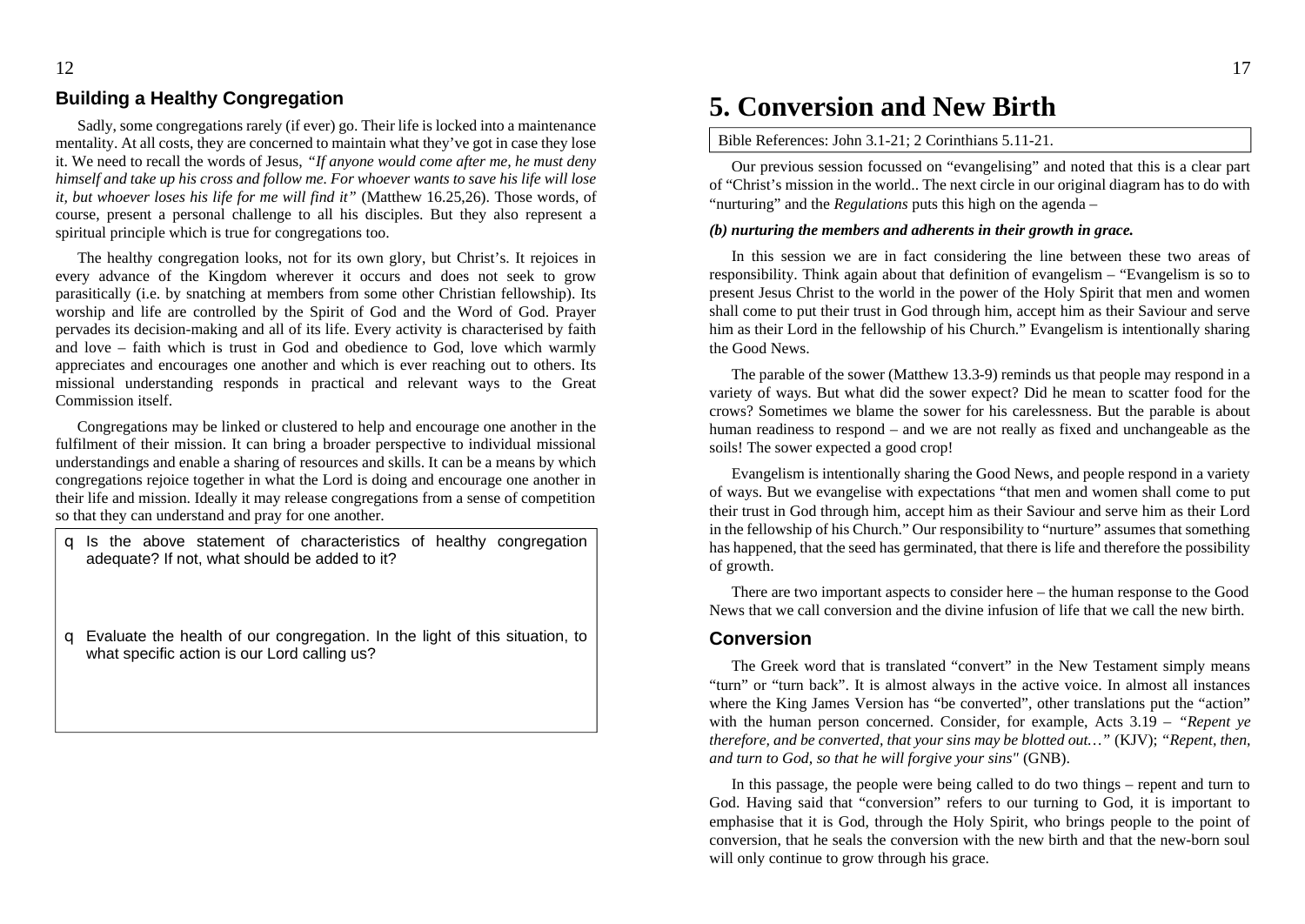**Focal-point** evangelism may range from a monthly or quarterly "Guest Service" at the local church (with an evangelistic message and specific call to commitment) to a full-scale "evangelistic mission" with a visiting evangelist. These "mass" methods are most effective when they are part of the context of the congregation's on-going evangelising, a support and impetus to that evangelising – but not a substitute for it!

| a | In what forms of intentional evangelising are we currently engaged?                                               |
|---|-------------------------------------------------------------------------------------------------------------------|
|   | What strategies for evangelism should we now adopt?                                                               |
| a | What members do we discern as having a specific "gift of evangelism" that<br>may need encouragement and training? |
|   |                                                                                                                   |

# **4. Evangelising**

Bible References: Luke 24.46-49; Matthew 5.13-16.

In our first session we noted that "People outside the Church need to hear our loving Lord calling to them, *'Come to me, all you who are weary and burdened, and I will give you rest'* (Matthew 11.28). They experience this in the caring service of God's people. And they hear it when the good news – of Christ, forgiveness, salvation, new life – is shared with them (**evangelising**) and they have the opportunity to respond to Christ by faith."

In our third session we looked at the cycle of the Church's life. There are some churches whose life never gets out into the world – who rarely, if ever, "go". There are others who "go" but rarely, if ever, share the good news with the intention of gathering people into the life of the Body. Sharing the good news (**evangelising**) is an important part of the life of the Body – not something to be tagged on occasionally because "it's time we did it again"!

The *Regulations* no longer make specific reference to evangelism. Since it is a central part of "Christ's mission to the world", it is a clear responsibility of the Elders to ensure evangelism has a high priority in the life and mission of the congregation.

## **What is the Good News?**



Look again at the Great Commission as recorded in Luke 24.46-49. *"This is what is written: the Messiah must suffer and must rise from death three days later, and in his name the message about repentance and the forgiveness of sins must be preached to all nations beginning in Jerusalem. You are witnesses of these things. And I myself will send upon you what my Father has promised. But you must wait in the city until the power from above comes down upon you."*

> So there is a message that must be "preached to all nations". The big question is, "What is that message?" So there is "good news" and it focuses on the life and ministry of Jesus. What is

that good news? How do we understand it? How can we begin to communicate it "out there" – where people haven't been brought up on the Bible and don't understand the "jargon"?